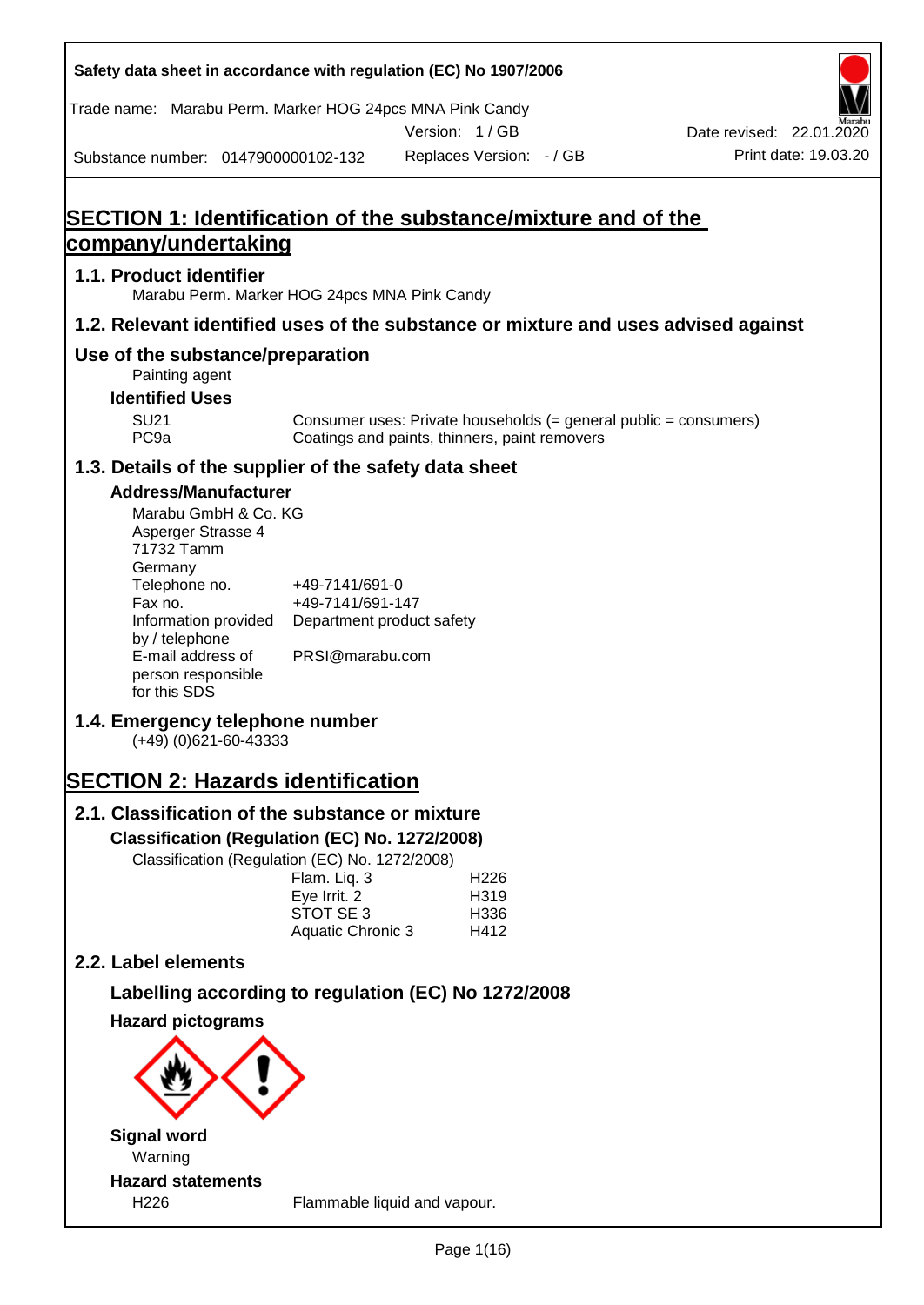| Safety data sheet in accordance with regulation (EC) No 1907/2006               |                                                       |      |                          |                 |      |                                                                                  |
|---------------------------------------------------------------------------------|-------------------------------------------------------|------|--------------------------|-----------------|------|----------------------------------------------------------------------------------|
| Trade name: Marabu Perm. Marker HOG 24pcs MNA Pink Candy                        |                                                       |      |                          |                 |      |                                                                                  |
|                                                                                 |                                                       |      | Version: 1 / GB          |                 |      | Date revised: 22.01.2020                                                         |
| Substance number: 0147900000102-132                                             |                                                       |      | Replaces Version: - / GB |                 |      | Print date: 19.03.20                                                             |
| H319                                                                            | Causes serious eye irritation.                        |      |                          |                 |      |                                                                                  |
| H336                                                                            | May cause drowsiness or dizziness.                    |      |                          |                 |      |                                                                                  |
| H412                                                                            | Harmful to aquatic life with long lasting effects.    |      |                          |                 |      |                                                                                  |
| <b>Precautionary statements</b>                                                 |                                                       |      |                          |                 |      |                                                                                  |
| P <sub>101</sub>                                                                |                                                       |      |                          |                 |      | If medical advice is needed, have product container or label at hand.            |
| P102                                                                            | Keep out of reach of children.                        |      |                          |                 |      |                                                                                  |
| P210                                                                            | sources. No smoking.                                  |      |                          |                 |      | Keep away from heat, hot surfaces, sparks, open flames and other ignition        |
| P264.1                                                                          | Wash hands thoroughly after handling.                 |      |                          |                 |      |                                                                                  |
| P271                                                                            | Use only outdoors or in a well-ventilated area.       |      |                          |                 |      |                                                                                  |
| P280                                                                            |                                                       |      |                          |                 |      | Wear protective gloves / protective clothing / eye protection / face protection. |
| P305+P351+P338                                                                  | lenses, if present and easy to do. Continue rinsing.  |      |                          |                 |      | IF IN EYES: Rinse cautiously with water for several minutes. Remove contact      |
| P405                                                                            | Store locked up.                                      |      |                          |                 |      |                                                                                  |
| P501.9                                                                          | Dispose of contents / container as problematic waste. |      |                          |                 |      |                                                                                  |
| Hazardous component(s) to be indicated on label (Regulation (EC) No. 1272/2008) |                                                       |      |                          |                 |      |                                                                                  |
| contains                                                                        | 1-Methoxy-2-propanol                                  |      |                          |                 |      |                                                                                  |
| 2.3. Other hazards<br>No special hazards have to be mentioned.                  |                                                       |      |                          |                 |      |                                                                                  |
| <b>SECTION 3: Composition/information on ingredients</b>                        |                                                       |      |                          |                 |      |                                                                                  |
| 3.2. Mixtures                                                                   |                                                       |      |                          |                 |      |                                                                                  |
| <b>Hazardous ingredients</b>                                                    |                                                       |      |                          |                 |      |                                                                                  |
| <b>Ethanol</b>                                                                  |                                                       |      |                          |                 |      |                                                                                  |
| CAS No.                                                                         | 64-17-5                                               |      |                          |                 |      |                                                                                  |
| EINECS no.                                                                      | 200-578-6                                             |      |                          |                 |      |                                                                                  |
| Registration no.                                                                | 01-2119457610-43                                      |      |                          |                 |      |                                                                                  |
| Concentration                                                                   | $>=$ 25                                               |      | $\epsilon$               | 50              | %    |                                                                                  |
|                                                                                 |                                                       |      |                          |                 |      |                                                                                  |
| Classification (Regulation (EC) No. 1272/2008)                                  |                                                       |      |                          |                 |      |                                                                                  |
|                                                                                 | Flam. Liq. 2                                          |      | H <sub>225</sub>         |                 |      |                                                                                  |
|                                                                                 | Eye Irrit. 2                                          |      | H319                     |                 |      |                                                                                  |
| Concentration limits (Regulation (EC) No. 1272/2008)                            | Eye Irrit. 2                                          | H319 |                          | $>= 50 \%$      |      |                                                                                  |
| 1-Methoxy-2-propanol                                                            |                                                       |      |                          |                 |      |                                                                                  |
| CAS No.                                                                         | 107-98-2                                              |      |                          |                 |      |                                                                                  |
| EINECS no.                                                                      | 203-539-1                                             |      |                          |                 |      |                                                                                  |
| Registration no.                                                                | 01-2119457435-35                                      |      |                          |                 |      |                                                                                  |
| Concentration                                                                   | $>=$                                                  | 25   | $\,<\,$                  | 50              | $\%$ |                                                                                  |
|                                                                                 |                                                       |      |                          |                 |      |                                                                                  |
| Classification (Regulation (EC) No. 1272/2008)                                  |                                                       |      |                          |                 |      |                                                                                  |
|                                                                                 | STOT SE 3                                             |      | H336                     |                 |      |                                                                                  |
|                                                                                 | Flam. Liq. 3                                          |      | H <sub>226</sub>         |                 |      |                                                                                  |
|                                                                                 |                                                       |      |                          |                 |      |                                                                                  |
| <b>Benzyl alcohol</b>                                                           |                                                       |      |                          |                 |      |                                                                                  |
| CAS No.                                                                         | 100-51-6                                              |      |                          |                 |      |                                                                                  |
| EINECS no.                                                                      | 202-859-9                                             |      |                          |                 |      |                                                                                  |
| Registration no.                                                                | 01-2119492630-38                                      |      |                          |                 |      |                                                                                  |
| Concentration                                                                   | $>=$                                                  | 1    | $\prec$                  | 10 <sup>1</sup> | %    |                                                                                  |
| Classification (Regulation (EC) No. 1272/2008)                                  |                                                       |      |                          |                 |      |                                                                                  |
|                                                                                 | Acute Tox. 4                                          |      | H332                     |                 |      |                                                                                  |
|                                                                                 |                                                       |      |                          |                 |      |                                                                                  |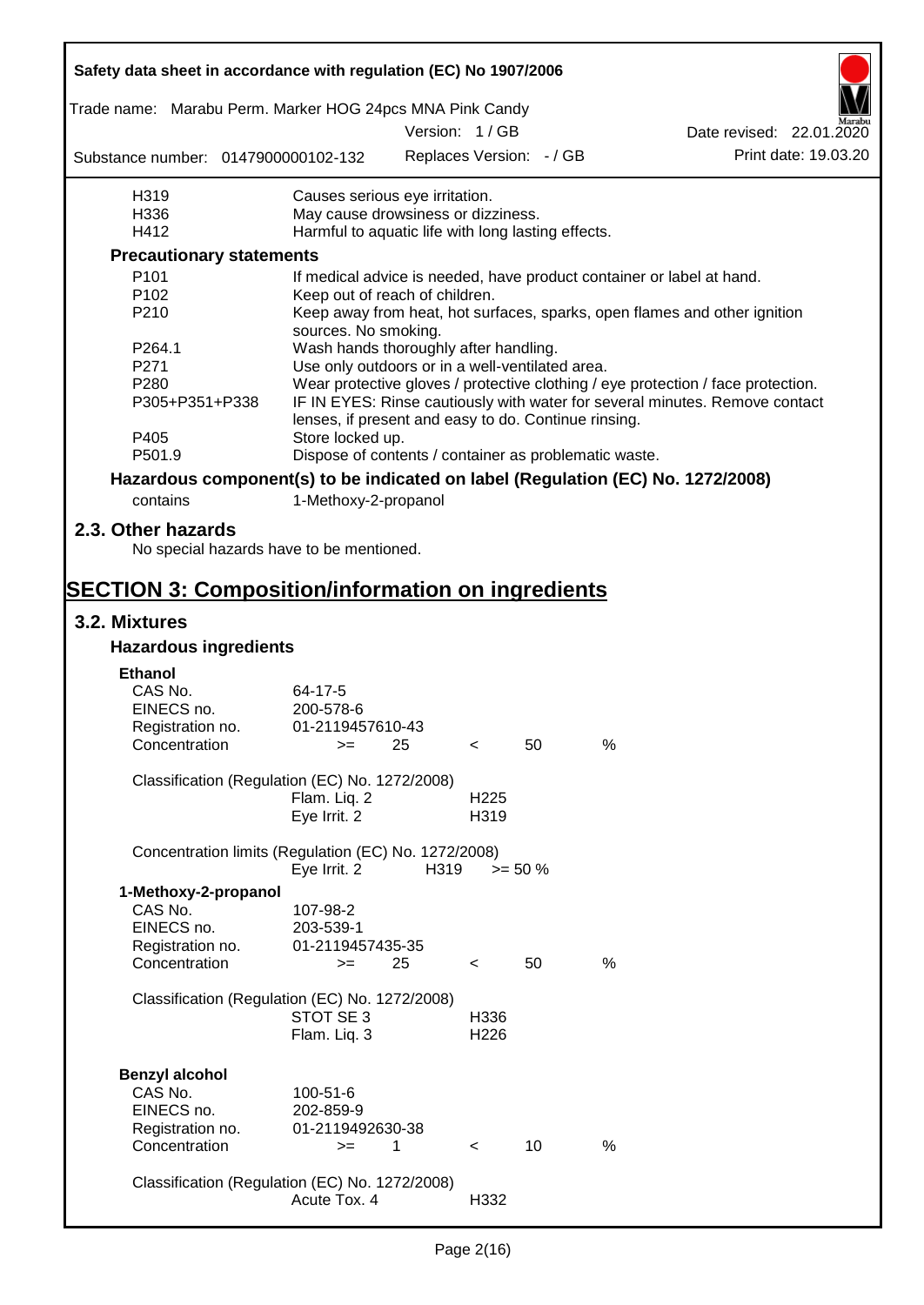| Trade name:                            | Safety data sheet in accordance with regulation (EC) No 1907/2006<br>Marabu Perm. Marker HOG 24pcs MNA Pink Candy |                         |                                               |    |      |                          |                      |
|----------------------------------------|-------------------------------------------------------------------------------------------------------------------|-------------------------|-----------------------------------------------|----|------|--------------------------|----------------------|
|                                        |                                                                                                                   | Version: 1/GB           |                                               |    |      | Date revised: 22.01.2020 | Marabu               |
|                                        | Substance number: 0147900000102-132                                                                               | Replaces Version: -/ GB |                                               |    |      |                          | Print date: 19.03.20 |
|                                        | Acute Tox. 4<br>Eye Irrit. 2                                                                                      |                         | H302<br>H <sub>3</sub> 19                     |    |      |                          |                      |
| CAS No.<br>EINECS no.<br>Concentration | 3',6'-bis(diethylamino)spiro[isobenzofuran-1(3H),9'-[9H]xanthene]-3-one<br>509-34-2<br>208-096-8<br>$>=$          | 2,5                     | $\lt$                                         | 10 | $\%$ |                          |                      |
|                                        | Classification (Regulation (EC) No. 1272/2008)<br>Acute Tox. 4<br>Eye Irrit. 2<br>Aquatic Chronic 2               |                         | H <sub>302</sub><br>H <sub>3</sub> 19<br>H411 |    |      |                          |                      |

# **SECTION 4: First aid measures**

## **4.1. Description of first aid measures**

#### **General information**

In all cases of doubt, or when symptoms persist, seek medical attention. Never give anything by mouth to an unconscious person. If unconscious place in recovery position and seek medical advice.

#### **After inhalation**

Remove to fresh air, keep patient warm and at rest. If breathing is irregular or stopped, administer artificial respiration.

#### **After skin contact**

Remove contaminated clothing. Wash skin thoroughly with soap and water or use recognised skin cleanser. Do NOT use solvents or thinners.

#### **After eye contact**

Remove contact lenses, irrigate copiously with clean, fresh water, holding the eyelids apart for at least 10 minutes and seek immediate medical advice.

#### **After ingestion**

If accidentally swallowed rinse the mouth with plenty of water (only if the person is conscious) and obtain immediate medical attention. Keep at rest. Do NOT induce vomiting.

## **4.2. Most important symptoms and effects, both acute and delayed**

Until now no symptoms known so far.

## **4.3. Indication of any immediate medical attention and special treatment needed**

## **Hints for the physician / treatment**

Treat symptomatically

## **SECTION 5: Firefighting measures**

## **5.1. Extinguishing media**

## **Suitable extinguishing media**

Recommended: alcohol resistant foam, CO2, powders, water spray/mist, Not be used for safety reasons: water *iet* 

## **5.2. Special hazards arising from the substance or mixture**

In the event of fire the following can be released: Carbon monoxide (CO); Carbon dioxide (CO2); dense black smoke; Nitrogen oxides (NOx); Sulphur oxides; Hydrogen chloride (HCl)

## **5.3. Advice for firefighters**

## **Special protective equipment for fire-fighting**

Cool closed containers exposed to fire with water. Do not allow run-off from fire fighting to enter drains or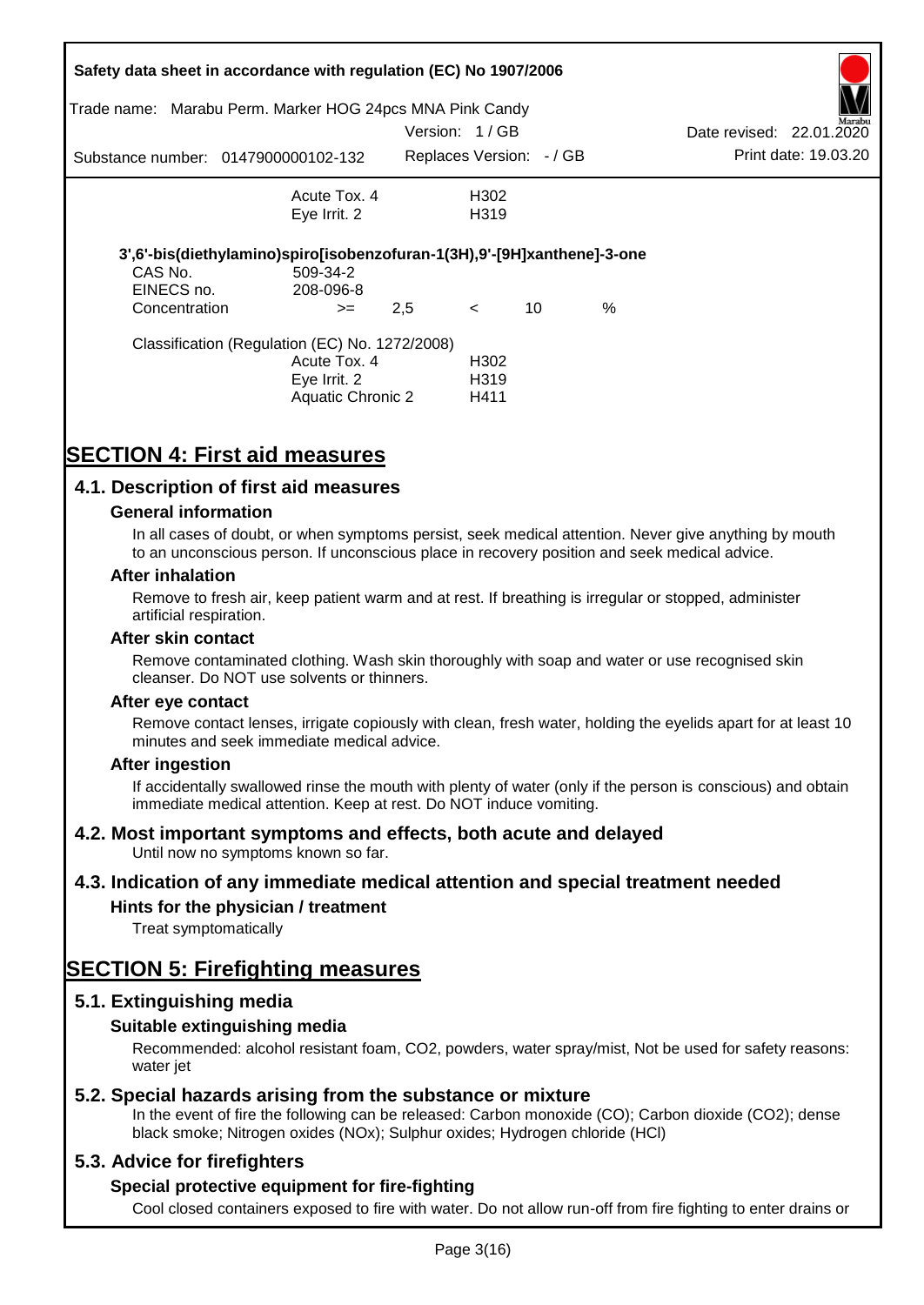

Trade name: Marabu Perm. Marker HOG 24pcs MNA Pink Candy

Version: 1 / GB

Replaces Version: - / GB Print date: 19.03.20 Date revised: 22.01.

Substance number: 0147900000102-132

water courses.

# **SECTION 6: Accidental release measures**

## **6.1. Personal precautions, protective equipment and emergency procedures**

Exclude sources of ignition and ventilate the area. Avoid breathing vapours. Refer to protective measures listed in Sections 7 and 8.

## **6.2. Environmental precautions**

Do not allow to enter drains or waterways. If the product contaminates lakes, rivers or sewage, inform appropriate authorities in accordance with local regulations.

## **6.3. Methods and material for containment and cleaning up**

Contain and collect spillage with non-combustible absorbent materials, e.g. sand, earth, vermiculite, diatomaceous earth and place in container for disposal according to local regulations (see section 13). Clean preferably with a detergent - avoid use of solvents.

## **6.4. Reference to other sections**

Information regarding Safe handling, see Section 7. Information regarding personal protective measures, see Section 8. Information regarding waste disposal, see Section 13.

# **SECTION 7: Handling and storage**

## **7.1. Precautions for safe handling**

## **Advice on safe handling**

Prevent the creation of flammable or explosive concentrations of vapour in air and avoid vapour concentration higher than the occupational exposure limits. In addition, the product should only be used in areas from which all naked lights and other sources of ignition have been excluded. Electrical equipment should be protected to the appropriate standard. Mixture may charge electrostatically: always use earthing leads when transferring from one container to another. Operators should wear anti-static footwear and clothing and floors should be of the conducting type. Isolate from sources of heat, sparks and open flame. No sparking tools should be used. Avoid skin and eye contact. Avoid the inhalation of particulates and spray mist arising from the application of this mixture. Smoking, eating and drinking shall be prohibited in application area. For personal protection see Section 8. Never use pressure to empty: container is not a pressure vessel. Always keep in containers of same material as the original one. Comply with the health and safety at work laws. Do not allow to enter drains or water courses.

## **Advice on protection against fire and explosion**

Vapours are heavier than air and may spread along floors. Vapours may form explosive mixtures with air.

#### **Classification of fires / temperature class / Ignition group / Dust explosion class**

| Classification of fires | B (Combustible liquid substances) |
|-------------------------|-----------------------------------|
| Temperature class       | T3                                |

## **7.2. Conditions for safe storage, including any incompatibilities**

## **Requirements for storage rooms and vessels**

Electrical installations/working materials must comply with the local applied technological safety standards. Storage rooms in which filling operations take place must have a conducting floor. Store in accordance with national regulation

#### **Hints on storage assembly**

Store away from oxidising agents, from strongly alkaline and strongly acid materials.

## **Further information on storage conditions**

Observe label precautions. Store between 15 and 30 °C in a dry, well ventilated place away from sources of heat and direct sunlight. Keep container tightly closed. Keep away from sources of ignition. No smoking. Prevent unauthorised access. Containers which are opened must be carefully resealed and kept upright to prevent leakage.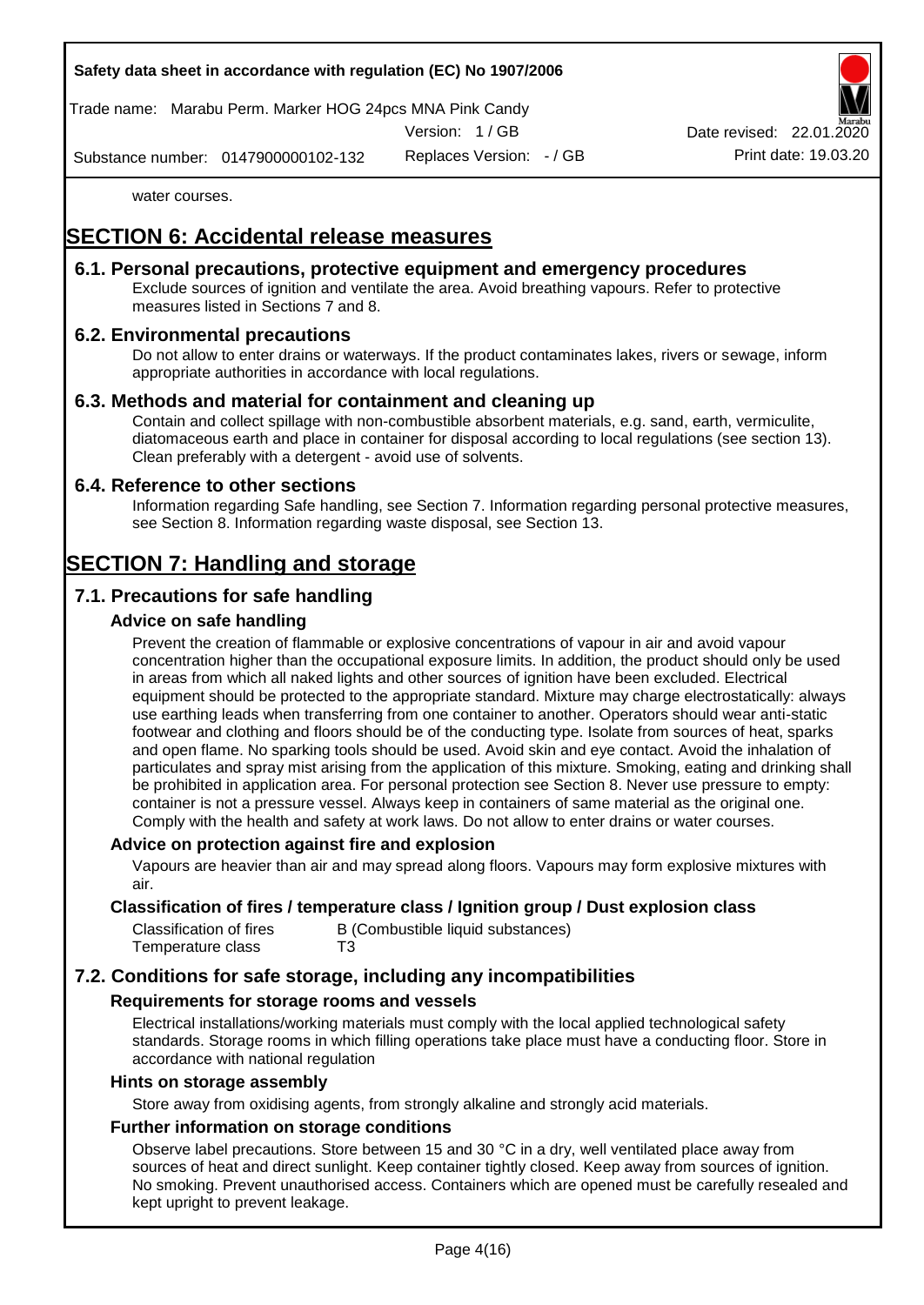| Safety data sheet in accordance with regulation (EC) No 1907/2006                                     |            |                                |      |                   |                          |
|-------------------------------------------------------------------------------------------------------|------------|--------------------------------|------|-------------------|--------------------------|
| Trade name: Marabu Perm. Marker HOG 24pcs MNA Pink Candy                                              |            | Version: 1/GB                  |      |                   | Date revised: 22.01.2020 |
| Substance number: 0147900000102-132                                                                   |            | Replaces Version: - / GB       |      |                   | Print date: 19.03.20     |
| 7.3. Specific end use(s)<br>Painting agent<br><b>SECTION 8: Exposure controls/personal protection</b> |            |                                |      |                   |                          |
| 8.1. Control parameters                                                                               |            |                                |      |                   |                          |
| <b>Exposure limit values</b>                                                                          |            |                                |      |                   |                          |
| <b>Ethanol</b>                                                                                        |            |                                |      |                   |                          |
| List                                                                                                  | EH40       |                                |      |                   |                          |
| <b>Type</b>                                                                                           | <b>WEL</b> |                                |      |                   |                          |
| Value                                                                                                 | 1920       | mg/m <sup>3</sup>              | 1000 | ppm(V)            |                          |
| <b>Status: 2011</b>                                                                                   |            |                                |      |                   |                          |
| 1-Methoxy-2-propanol                                                                                  |            |                                |      |                   |                          |
| List                                                                                                  | EH40       |                                |      |                   |                          |
| <b>Type</b>                                                                                           | WEL        |                                |      |                   |                          |
| Value                                                                                                 | 375        | mg/m <sup>3</sup>              | 100  | ppm(V)            |                          |
| Short term exposure limit                                                                             | 560        | mg/m <sup>3</sup>              | 150  | ppm(V)            |                          |
| Skin resorption / sensibilisation: Sk;                                                                |            | <b>Status: 2011</b>            |      |                   |                          |
| <b>Derived No/Minimal Effect Levels (DNEL/DMEL)</b>                                                   |            |                                |      |                   |                          |
| <b>Ethanol</b>                                                                                        |            |                                |      |                   |                          |
| Type of value                                                                                         |            | Derived No Effect Level (DNEL) |      |                   |                          |
| Reference group                                                                                       | Worker     |                                |      |                   |                          |
| Duration of exposure                                                                                  | Long term  |                                |      |                   |                          |
| Route of exposure                                                                                     | inhalative |                                |      |                   |                          |
| Mode of action                                                                                        |            | Systemic effects               |      |                   |                          |
| Concentration                                                                                         |            | 950                            |      | mg/m <sup>3</sup> |                          |
|                                                                                                       |            | Derived No Effect Level (DNEL) |      |                   |                          |
| Type of value<br>Reference group                                                                      | Worker     |                                |      |                   |                          |
| Duration of exposure                                                                                  | Short term |                                |      |                   |                          |
| Route of exposure                                                                                     | inhalative |                                |      |                   |                          |
| Mode of action                                                                                        |            | Local effects                  |      |                   |                          |
| Concentration                                                                                         |            | 1900                           |      | mg/m <sup>3</sup> |                          |
|                                                                                                       |            |                                |      |                   |                          |
| Type of value                                                                                         |            | Derived No Effect Level (DNEL) |      |                   |                          |
| Reference group                                                                                       | Worker     |                                |      |                   |                          |
| Duration of exposure                                                                                  | Long term  |                                |      |                   |                          |
| Route of exposure                                                                                     | dermal     |                                |      |                   |                          |
| Mode of action                                                                                        |            | Systemic effects               |      |                   |                          |
| Concentration                                                                                         |            | 343                            |      | mg/kg/d           |                          |
| Type of value                                                                                         |            | Derived No Effect Level (DNEL) |      |                   |                          |
| Reference group                                                                                       | Consumer   |                                |      |                   |                          |
| Duration of exposure                                                                                  | Long term  |                                |      |                   |                          |
| Route of exposure                                                                                     | inhalative |                                |      |                   |                          |
| Mode of action                                                                                        |            | Systemic effects               |      |                   |                          |
| Concentration                                                                                         |            | 114                            |      | mg/m <sup>3</sup> |                          |
|                                                                                                       |            |                                |      |                   |                          |
| Type of value                                                                                         |            | Derived No Effect Level (DNEL) |      |                   |                          |
| Reference group                                                                                       | Consumer   |                                |      |                   |                          |
| Duration of exposure                                                                                  | Short term |                                |      |                   |                          |
| Route of exposure<br>Mode of action                                                                   | inhalative | Local effects                  |      |                   |                          |
| Concentration                                                                                         |            | 950                            |      | mg/m <sup>3</sup> |                          |
|                                                                                                       |            |                                |      |                   |                          |

Ī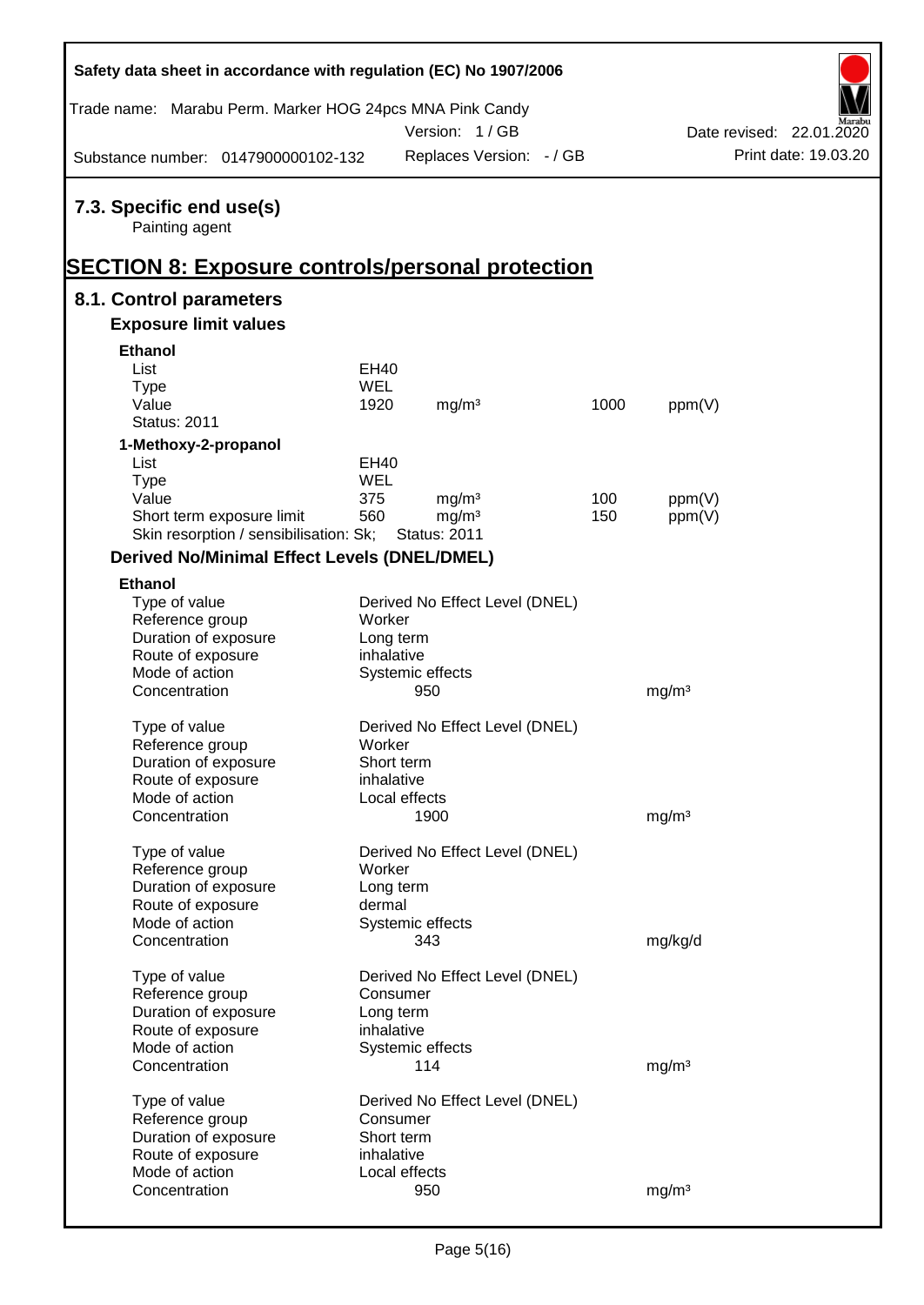| Safety data sheet in accordance with regulation (EC) No 1907/2006 |                                                             |                          |
|-------------------------------------------------------------------|-------------------------------------------------------------|--------------------------|
| Trade name: Marabu Perm. Marker HOG 24pcs MNA Pink Candy          |                                                             |                          |
|                                                                   | Version: 1/GB                                               | Date revised: 22.01.2020 |
| Substance number: 0147900000102-132                               | Replaces Version: - / GB                                    | Print date: 19.03.20     |
| Type of value                                                     | Derived No Effect Level (DNEL)                              |                          |
| Reference group                                                   | Consumer                                                    |                          |
| Duration of exposure                                              | Long term                                                   |                          |
| Route of exposure                                                 | dermal                                                      |                          |
| Mode of action                                                    | Systemic effects                                            |                          |
| Concentration                                                     | 206                                                         | mg/kg/d                  |
| Type of value                                                     | Derived No Effect Level (DNEL)                              |                          |
| Reference group                                                   | Consumer                                                    |                          |
| Duration of exposure                                              | Long term                                                   |                          |
| Route of exposure                                                 | oral                                                        |                          |
| Mode of action                                                    | Systemic effects                                            |                          |
| Concentration                                                     | 87                                                          | mg/kg/d                  |
|                                                                   |                                                             |                          |
| 1-Methoxy-2-propanol<br>Type of value                             | Derived No Effect Level (DNEL)                              |                          |
| Reference group                                                   | Worker                                                      |                          |
| Duration of exposure                                              | Acute                                                       |                          |
| Route of exposure                                                 | inhalative                                                  |                          |
| Mode of action                                                    | Local effects                                               |                          |
| Concentration                                                     | 553,5                                                       | mg/m <sup>3</sup>        |
|                                                                   |                                                             |                          |
| Type of value                                                     | Derived No Effect Level (DNEL)                              |                          |
| Reference group                                                   | Worker                                                      |                          |
| Duration of exposure                                              | Long term                                                   |                          |
| Route of exposure                                                 | dermal                                                      |                          |
| Mode of action                                                    | Systemic effects                                            |                          |
| Concentration                                                     | 50,6                                                        | mg/person/<br>d          |
|                                                                   |                                                             |                          |
| Type of value                                                     | Derived No Effect Level (DNEL)                              |                          |
| Reference group                                                   | Worker                                                      |                          |
| Duration of exposure                                              | Long term                                                   |                          |
| Route of exposure                                                 | inhalative                                                  |                          |
| Mode of action                                                    | Systemic effects                                            |                          |
| Concentration                                                     | 369                                                         | mg/m <sup>3</sup>        |
| Type of value                                                     | Derived No Effect Level (DNEL)                              |                          |
| Reference group                                                   | <b>General Population</b>                                   |                          |
| Duration of exposure                                              | Long term                                                   |                          |
| Route of exposure                                                 | dermal                                                      |                          |
| Mode of action                                                    | Systemic effects                                            |                          |
| Concentration                                                     | 18,1                                                        | mg/kg                    |
|                                                                   |                                                             |                          |
| Type of value<br>Reference group                                  | Derived No Effect Level (DNEL)<br><b>General Population</b> |                          |
| Duration of exposure                                              | Long term                                                   |                          |
| Route of exposure                                                 | inhalative                                                  |                          |
| Mode of action                                                    | Systemic effects                                            |                          |
| Concentration                                                     | 43,9                                                        | mg/m <sup>3</sup>        |
|                                                                   |                                                             |                          |
| Type of value                                                     | Derived No Effect Level (DNEL)                              |                          |
| Reference group                                                   | <b>General Population</b>                                   |                          |
| Duration of exposure                                              | Long term                                                   |                          |
| Route of exposure<br>Mode of action                               | oral<br>Systemic effects                                    |                          |
| Concentration                                                     | 3,3                                                         | mg/kg/d                  |
|                                                                   |                                                             |                          |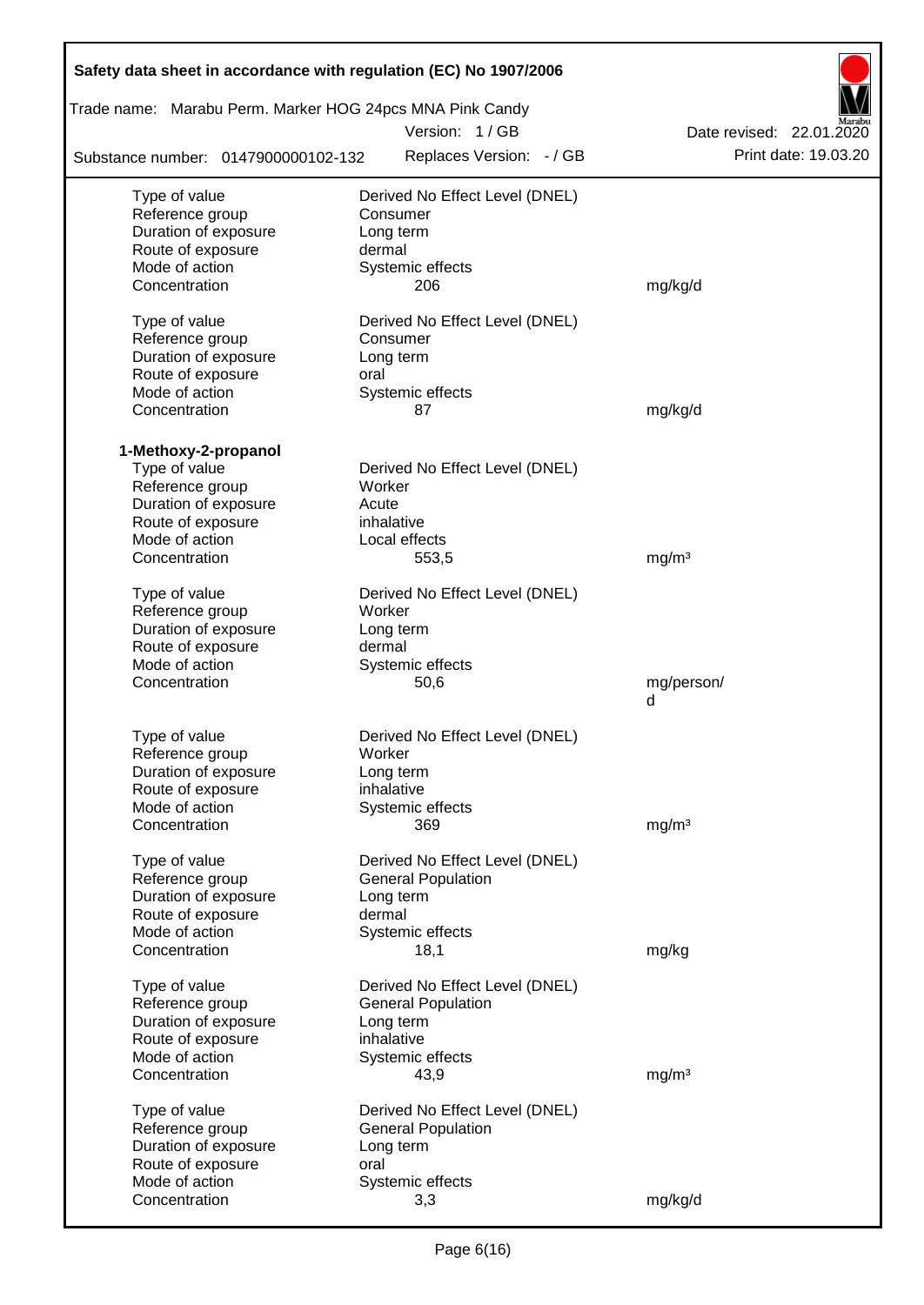Trade name: Marabu Perm. Marker HOG 24pcs MNA Pink Candy

Version: 1 / GB

Substance number: 0147900000102-132

Replaces Version: - / GB Print date: 19.03.20 Date revised: 22.01.2020

| <b>Benzyl alcohol</b>               |                                |                   |
|-------------------------------------|--------------------------------|-------------------|
| Type of value                       | Derived No Effect Level (DNEL) |                   |
| Reference group                     | Worker                         |                   |
| Duration of exposure                | Long term                      |                   |
| Route of exposure                   | inhalative                     |                   |
| Mode of action                      | Systemic effects               |                   |
| Concentration                       | 22                             | mg/m <sup>3</sup> |
|                                     |                                |                   |
| Type of value                       | Derived No Effect Level (DNEL) |                   |
| Reference group                     | Worker                         |                   |
| Duration of exposure                | Short term                     |                   |
| Route of exposure                   | inhalative                     |                   |
| Mode of action                      | Systemic effects               |                   |
| Concentration                       | 110                            | mg/m <sup>3</sup> |
| Type of value                       | Derived No Effect Level (DNEL) |                   |
| Reference group                     | Worker                         |                   |
| Duration of exposure                | Long term                      |                   |
| Route of exposure                   | dermal                         |                   |
| Mode of action                      | Systemic effects               |                   |
| Concentration                       | 8                              | mg/kg/d           |
|                                     |                                |                   |
| Type of value                       | Derived No Effect Level (DNEL) |                   |
| Reference group                     | Worker                         |                   |
| Duration of exposure                | Short term                     |                   |
| Route of exposure                   | dermal                         |                   |
| Mode of action                      | Systemic effects               |                   |
| Concentration                       | 40                             | mg/kg/d           |
|                                     |                                |                   |
| Type of value                       | Derived No Effect Level (DNEL) |                   |
| Reference group                     | Consumer                       |                   |
| Duration of exposure                | Long term                      |                   |
| Route of exposure                   | inhalative                     |                   |
| Mode of action                      | Systemic effects               |                   |
| Concentration                       | 5,4                            | mg/m <sup>3</sup> |
| Type of value                       | Derived No Effect Level (DNEL) |                   |
| Reference group                     | Consumer                       |                   |
| Duration of exposure                | Short term                     |                   |
| Route of exposure                   | inhalative                     |                   |
| Mode of action                      | Systemic effects               |                   |
| Concentration                       | 27                             | mg/m <sup>3</sup> |
|                                     |                                |                   |
| Type of value                       | Derived No Effect Level (DNEL) |                   |
| Reference group                     | Consumer                       |                   |
| Duration of exposure                | Long term                      |                   |
| Route of exposure                   | dermal                         |                   |
| Mode of action                      | Systemic effects               |                   |
| Concentration                       | 4                              | mg/kg/d           |
| Type of value                       | Derived No Effect Level (DNEL) |                   |
| Reference group                     | Consumer                       |                   |
| Duration of exposure                | Short term                     |                   |
|                                     | dermal                         |                   |
| Route of exposure<br>Mode of action |                                |                   |
|                                     | Systemic effects               |                   |
| Concentration                       | 20                             | mg/kg/d           |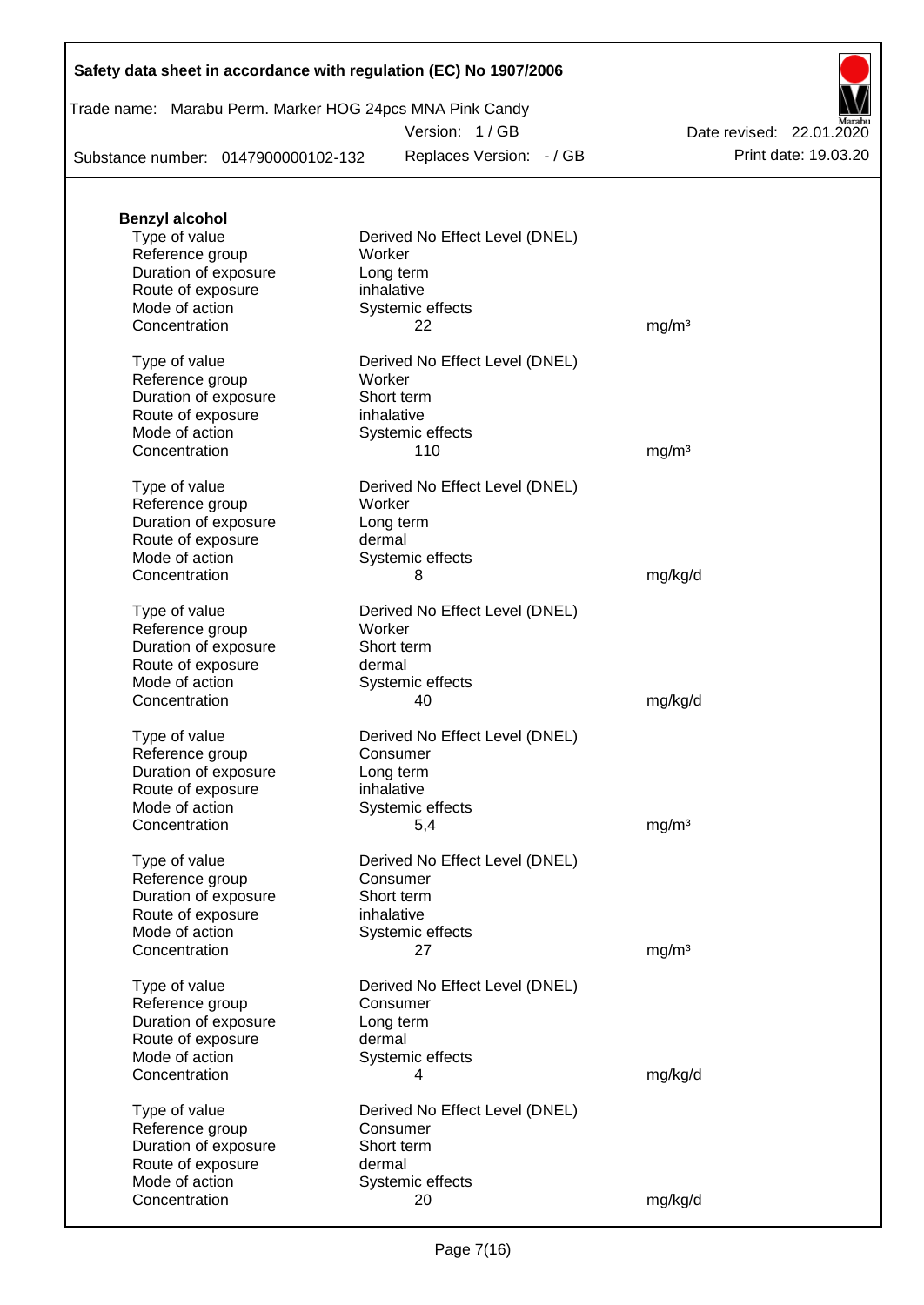| Trade name: Marabu Perm. Marker HOG 24pcs MNA Pink Candy |             | Version: 1/GB                  | Date revised: 22.01.2020 |
|----------------------------------------------------------|-------------|--------------------------------|--------------------------|
| Substance number: 0147900000102-132                      |             | Replaces Version: - / GB       | Print date: 19.03.20     |
|                                                          |             |                                |                          |
| Type of value                                            |             | Derived No Effect Level (DNEL) |                          |
| Reference group                                          |             | Consumer                       |                          |
| Duration of exposure                                     |             | Long term                      |                          |
| Route of exposure                                        | oral        |                                |                          |
| Mode of action<br>Concentration                          |             | Systemic effects<br>4          | mg/kg/d                  |
|                                                          |             |                                |                          |
| Type of value                                            |             | Derived No Effect Level (DNEL) |                          |
| Reference group                                          |             | Consumer                       |                          |
| Duration of exposure                                     |             | Short term                     |                          |
| Route of exposure                                        | oral        |                                |                          |
| Mode of action                                           |             | Systemic effects               |                          |
| Concentration                                            |             | 20                             | mg/kg/d                  |
| <b>Predicted No Effect Concentration (PNEC)</b>          |             |                                |                          |
| <b>Ethanol</b>                                           |             |                                |                          |
| Type of value                                            | <b>PNEC</b> |                                |                          |
| Type                                                     |             | Freshwater                     |                          |
| Concentration                                            |             | 0,96                           | mg/l                     |
| Type of value                                            | <b>PNEC</b> |                                |                          |
| <b>Type</b>                                              |             | Saltwater                      |                          |
| Concentration                                            |             | 0,79                           | mg/l                     |
| Type of value                                            | <b>PNEC</b> |                                |                          |
| <b>Type</b>                                              |             | Water (intermittent release)   |                          |
| Concentration                                            |             | 2,75                           | mg/l                     |
| Type of value                                            | <b>PNEC</b> |                                |                          |
| Type                                                     |             | Sewage treatment plant (STP)   |                          |
| Concentration                                            |             | 580                            | mg/l                     |
|                                                          |             |                                |                          |
| Type of value                                            | <b>PNEC</b> |                                |                          |
| <b>Type</b><br>Concentration                             |             | Freshwater sediment            |                          |
|                                                          |             | 3,6                            | mg/kg                    |
| Type of value                                            | <b>PNEC</b> |                                |                          |
| <b>Type</b>                                              |             | Marine sediment                |                          |
| Concentration                                            |             | 2,9                            | mg/kg                    |
| Type of value                                            | <b>PNEC</b> |                                |                          |
| <b>Type</b>                                              | Soil        |                                |                          |
| Concentration                                            |             | 0,63                           | mg/kg                    |
|                                                          |             |                                |                          |
| 1-Methoxy-2-propanol<br>Type of value                    | <b>PNEC</b> |                                |                          |
| <b>Type</b>                                              |             | Freshwater                     |                          |
| Concentration                                            |             | 10                             | mg/l                     |
| Type of value                                            | <b>PNEC</b> |                                |                          |
| <b>Type</b>                                              | Water       |                                |                          |
| Concentration                                            |             | 41,6                           | mg/kg                    |
|                                                          |             |                                |                          |
| Type of value<br><b>Type</b>                             | <b>PNEC</b> | Sediment                       |                          |
| Concentration                                            |             | 41,6                           | mg/kg                    |
|                                                          |             |                                |                          |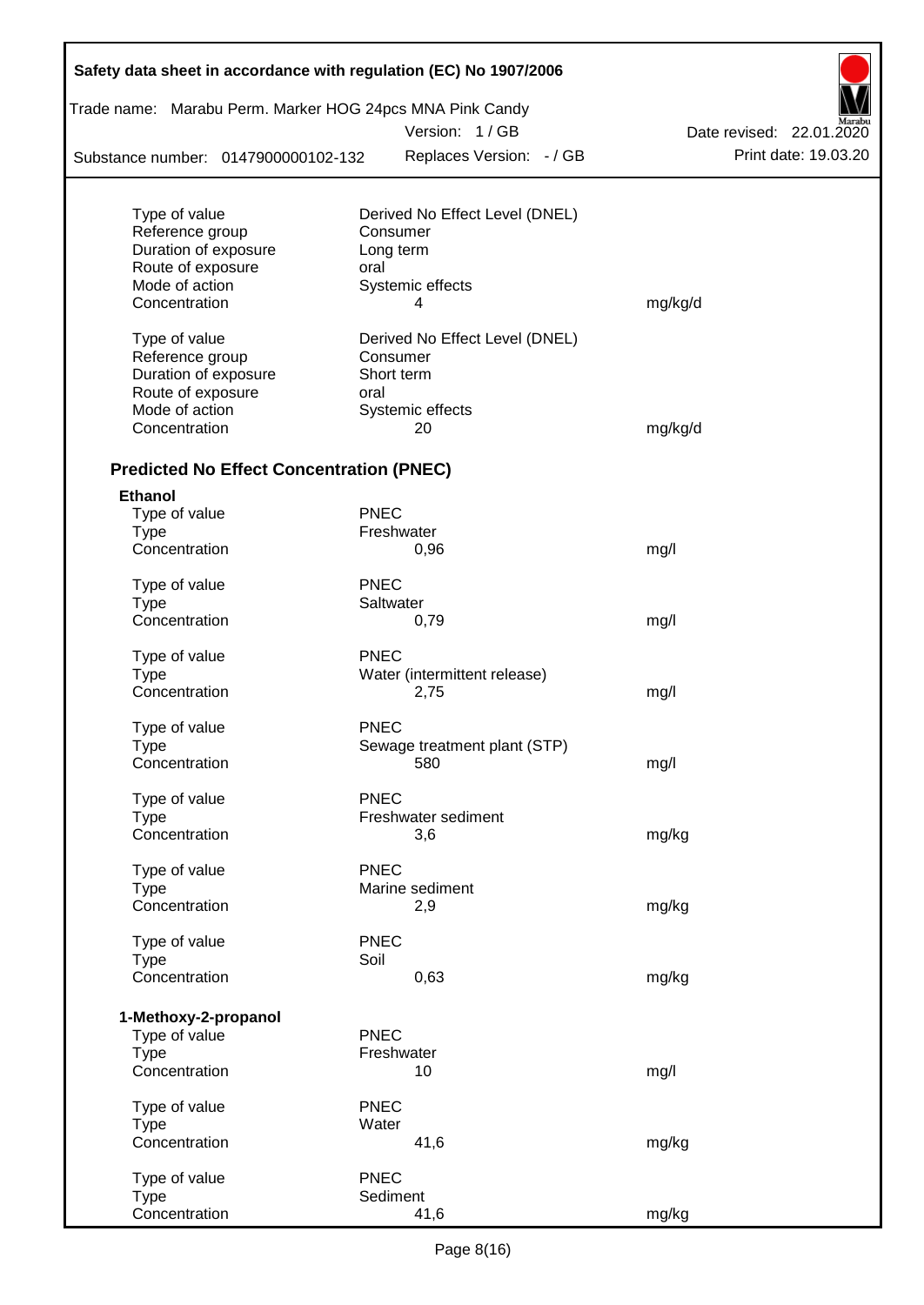|                                     |             | Trade name: Marabu Perm. Marker HOG 24pcs MNA Pink Candy<br>Version: 1/GB | Date revised: 22.01.2020 |
|-------------------------------------|-------------|---------------------------------------------------------------------------|--------------------------|
| Substance number: 0147900000102-132 |             | Replaces Version: - / GB                                                  | Print date: 19.03.20     |
| Type of value                       | <b>PNEC</b> |                                                                           |                          |
| <b>Type</b>                         |             | Marine sediment                                                           |                          |
| Concentration                       |             | 4,17                                                                      | mg/kg                    |
| Type of value                       | <b>PNEC</b> |                                                                           |                          |
| <b>Type</b>                         | Soil        |                                                                           |                          |
| Concentration                       |             | 2,47                                                                      | mg/kg                    |
| Type of value                       | <b>PNEC</b> |                                                                           |                          |
| Type                                |             | Sewage treatment plant (STP)                                              |                          |
| Concentration                       |             | 100                                                                       | mg/l                     |
| <b>Benzyl alcohol</b>               |             |                                                                           |                          |
| Type of value                       | <b>PNEC</b> |                                                                           |                          |
| <b>Type</b>                         |             | Freshwater                                                                |                          |
| Concentration                       |             | 1                                                                         | mg/l                     |
| Type of value                       | <b>PNEC</b> |                                                                           |                          |
| <b>Type</b>                         | Saltwater   |                                                                           |                          |
| Concentration                       |             | 0,1                                                                       | mg/l                     |
| Type of value                       | <b>PNEC</b> |                                                                           |                          |
| <b>Type</b>                         |             | Water (intermittent release)                                              |                          |
| Concentration                       |             | 2,3                                                                       | mg/l                     |
| Type of value                       | <b>PNEC</b> |                                                                           |                          |
| <b>Type</b>                         |             | Sewage treatment plant (STP)                                              |                          |
| Concentration                       |             | 39                                                                        | mg/l                     |
| Type of value                       | <b>PNEC</b> |                                                                           |                          |
| Type                                |             | Freshwater sediment                                                       |                          |
| Concentration                       |             | 5,27                                                                      | mg/kg                    |
| Type of value                       | <b>PNEC</b> |                                                                           |                          |
| <b>Type</b>                         |             | Marine sediment                                                           |                          |
| Concentration                       |             | 0,527                                                                     | mg/kg                    |
| Type of value                       | <b>PNEC</b> |                                                                           |                          |
| <b>Type</b>                         | Soil        |                                                                           |                          |
| Concentration                       |             | 0,456                                                                     | mg/kg                    |

## **8.2. Exposure controls**

#### **Exposure controls**

Provide adequate ventilation. Where reasonably practicable this should be achieved by the use of local exhaust ventilation and good general extraction. If these are not sufficient to maintain concentrations of particulates and solvent vapour below the OEL, suitable respiratory protection must be worn.

#### **Respiratory protection**

If workers are exposed to concentrations above the exposure limit they must use appropriate, certified respirators. Full mask, filter A

#### **Hand protection**

There is no one glove material or combination of materials that will give unlimited resistance to any individual or combination of chemicals.

For prolonged or repeated handling nitrile rubber gloves with textile undergloves are required. Material thickness  $\rightarrow$  0.5 mm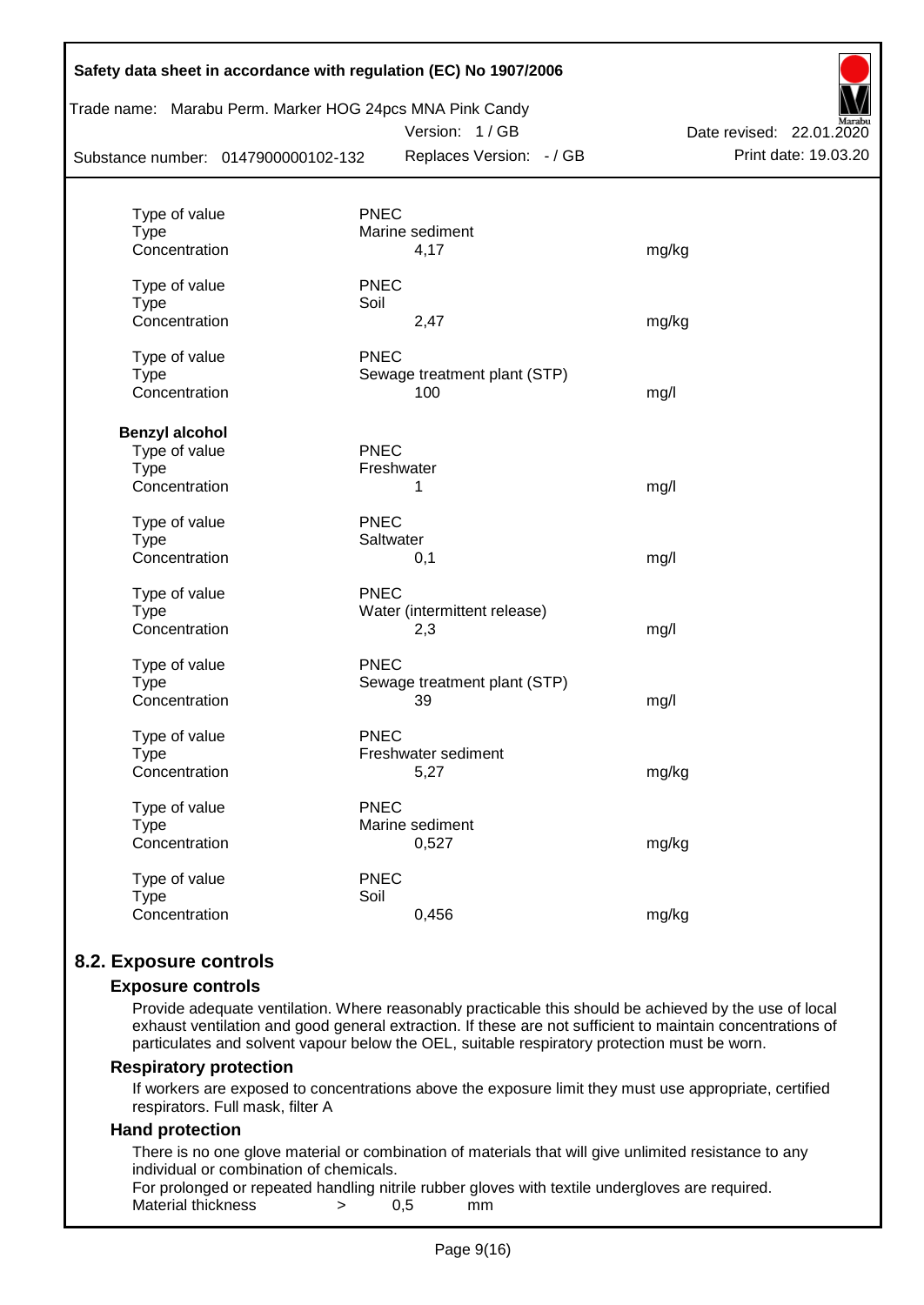| Safety data sheet in accordance with regulation (EC) No 1907/2006                                                                                                                                                                                                                                                                                                                                             |                                                 |     |     |                                                                                                                                                                                                                                                                                                                    |
|---------------------------------------------------------------------------------------------------------------------------------------------------------------------------------------------------------------------------------------------------------------------------------------------------------------------------------------------------------------------------------------------------------------|-------------------------------------------------|-----|-----|--------------------------------------------------------------------------------------------------------------------------------------------------------------------------------------------------------------------------------------------------------------------------------------------------------------------|
| Trade name: Marabu Perm. Marker HOG 24pcs MNA Pink Candy                                                                                                                                                                                                                                                                                                                                                      |                                                 |     |     |                                                                                                                                                                                                                                                                                                                    |
|                                                                                                                                                                                                                                                                                                                                                                                                               | Version: 1/GB                                   |     |     | Date revised: 22.01.2020                                                                                                                                                                                                                                                                                           |
| Substance number: 0147900000102-132                                                                                                                                                                                                                                                                                                                                                                           | Replaces Version: - / GB                        |     |     | Print date: 19.03.20                                                                                                                                                                                                                                                                                               |
| Breakthrough time<br>$\overline{\phantom{0}}$<br>The breakthrough time must be greater than the end use time of the product.<br>replacement must be followed.<br>Gloves should be replaced regularly and if there is any sign of damage to the glove material.<br>Always ensure that gloves are free from defects and that they are stored and used correctly.<br>maintenance.<br>once exposure has occurred. | 30                                              | min |     | The instructions and information provided by the glove manufacturer on use, storage, maintenance and<br>The performance or effectiveness of the glove may be reduced by physical/ chemical damage and poor<br>Barrier creams may help to protect the exposed areas of the skin, they should however not be applied |
| Eye protection                                                                                                                                                                                                                                                                                                                                                                                                |                                                 |     |     |                                                                                                                                                                                                                                                                                                                    |
| Use safety eyewear designed to protect against splash of liquids.                                                                                                                                                                                                                                                                                                                                             |                                                 |     |     |                                                                                                                                                                                                                                                                                                                    |
| <b>Body protection</b>                                                                                                                                                                                                                                                                                                                                                                                        |                                                 |     |     |                                                                                                                                                                                                                                                                                                                    |
| Cotton or cotton/synthetic overalls or coveralls are normally suitable.                                                                                                                                                                                                                                                                                                                                       |                                                 |     |     |                                                                                                                                                                                                                                                                                                                    |
|                                                                                                                                                                                                                                                                                                                                                                                                               |                                                 |     |     |                                                                                                                                                                                                                                                                                                                    |
| <b>SECTION 9: Physical and chemical properties</b>                                                                                                                                                                                                                                                                                                                                                            |                                                 |     |     |                                                                                                                                                                                                                                                                                                                    |
| 9.1. Information on basic physical and chemical properties                                                                                                                                                                                                                                                                                                                                                    |                                                 |     |     |                                                                                                                                                                                                                                                                                                                    |
| <b>Form</b>                                                                                                                                                                                                                                                                                                                                                                                                   | liquid                                          |     |     |                                                                                                                                                                                                                                                                                                                    |
| <b>Colour</b>                                                                                                                                                                                                                                                                                                                                                                                                 | coloured                                        |     |     |                                                                                                                                                                                                                                                                                                                    |
| <b>Odour</b>                                                                                                                                                                                                                                                                                                                                                                                                  | mild, alcoholic                                 |     |     |                                                                                                                                                                                                                                                                                                                    |
| <b>Odour threshold</b>                                                                                                                                                                                                                                                                                                                                                                                        |                                                 |     |     |                                                                                                                                                                                                                                                                                                                    |
| Remarks                                                                                                                                                                                                                                                                                                                                                                                                       | No data available                               |     |     |                                                                                                                                                                                                                                                                                                                    |
| pH value                                                                                                                                                                                                                                                                                                                                                                                                      |                                                 |     |     |                                                                                                                                                                                                                                                                                                                    |
| Value                                                                                                                                                                                                                                                                                                                                                                                                         | 5,5                                             | to  | 7,5 |                                                                                                                                                                                                                                                                                                                    |
| <b>Melting point</b><br>Remarks                                                                                                                                                                                                                                                                                                                                                                               | not determined                                  |     |     |                                                                                                                                                                                                                                                                                                                    |
| <b>Freezing point</b>                                                                                                                                                                                                                                                                                                                                                                                         |                                                 |     |     |                                                                                                                                                                                                                                                                                                                    |
| Remarks                                                                                                                                                                                                                                                                                                                                                                                                       | not determined                                  |     |     |                                                                                                                                                                                                                                                                                                                    |
| Initial boiling point and boiling range                                                                                                                                                                                                                                                                                                                                                                       |                                                 |     |     |                                                                                                                                                                                                                                                                                                                    |
| Value                                                                                                                                                                                                                                                                                                                                                                                                         | 80                                              | to  | 90  | $\rm ^{\circ}C$                                                                                                                                                                                                                                                                                                    |
| <b>Flash point</b>                                                                                                                                                                                                                                                                                                                                                                                            |                                                 |     |     |                                                                                                                                                                                                                                                                                                                    |
| Value                                                                                                                                                                                                                                                                                                                                                                                                         | 35                                              |     |     | $^{\circ}C$                                                                                                                                                                                                                                                                                                        |
| Method                                                                                                                                                                                                                                                                                                                                                                                                        | ASTM D 6450 (CCCFP)                             |     |     |                                                                                                                                                                                                                                                                                                                    |
| Evaporation rate (ether $= 1$ ) :                                                                                                                                                                                                                                                                                                                                                                             |                                                 |     |     |                                                                                                                                                                                                                                                                                                                    |
| Remarks                                                                                                                                                                                                                                                                                                                                                                                                       | not determined                                  |     |     |                                                                                                                                                                                                                                                                                                                    |
| <b>Flammability (solid, gas)</b><br>Not applicable                                                                                                                                                                                                                                                                                                                                                            |                                                 |     |     |                                                                                                                                                                                                                                                                                                                    |
| Upper/lower flammability or explosive limits                                                                                                                                                                                                                                                                                                                                                                  |                                                 |     |     |                                                                                                                                                                                                                                                                                                                    |
| Lower explosion limit<br>Upper explosion limit<br>Source                                                                                                                                                                                                                                                                                                                                                      | 1,5<br>appr.<br>15<br>appr.<br>Literature value |     |     | %(V)<br>%(V)                                                                                                                                                                                                                                                                                                       |
| <b>Vapour density</b>                                                                                                                                                                                                                                                                                                                                                                                         |                                                 |     |     |                                                                                                                                                                                                                                                                                                                    |
| Remarks                                                                                                                                                                                                                                                                                                                                                                                                       | not determined                                  |     |     |                                                                                                                                                                                                                                                                                                                    |
| <b>Density</b>                                                                                                                                                                                                                                                                                                                                                                                                |                                                 |     |     |                                                                                                                                                                                                                                                                                                                    |
| Remarks                                                                                                                                                                                                                                                                                                                                                                                                       | not determined                                  |     |     |                                                                                                                                                                                                                                                                                                                    |
| Solubility in water                                                                                                                                                                                                                                                                                                                                                                                           |                                                 |     |     |                                                                                                                                                                                                                                                                                                                    |
| Remarks                                                                                                                                                                                                                                                                                                                                                                                                       | partially miscible                              |     |     |                                                                                                                                                                                                                                                                                                                    |
| <b>Partition coefficient: n-octanol/water</b>                                                                                                                                                                                                                                                                                                                                                                 |                                                 |     |     |                                                                                                                                                                                                                                                                                                                    |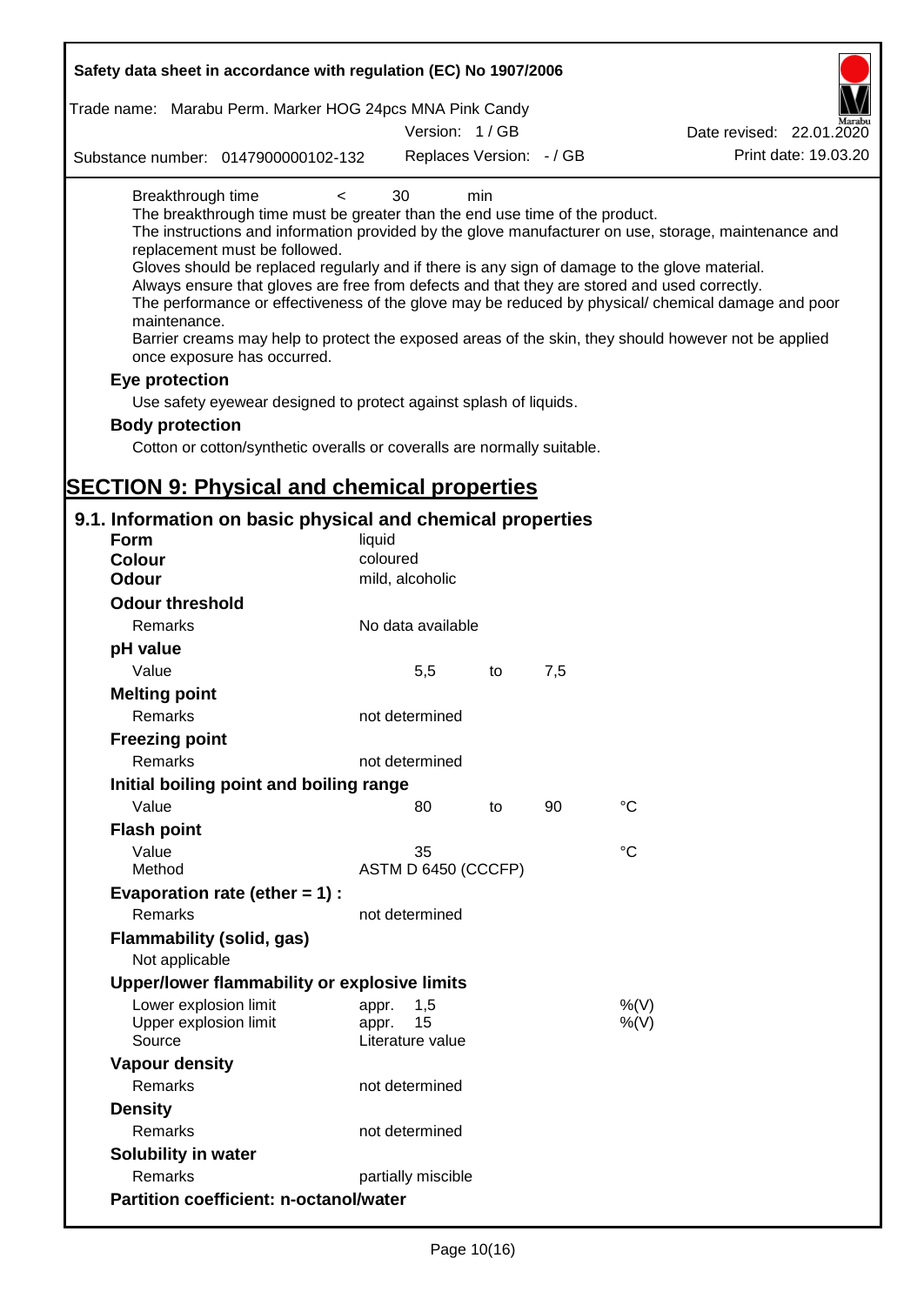| Safety data sheet in accordance with regulation (EC) No 1907/2006                                                                                                     |        |                                                  |   |                                                                                                        |
|-----------------------------------------------------------------------------------------------------------------------------------------------------------------------|--------|--------------------------------------------------|---|--------------------------------------------------------------------------------------------------------|
| Trade name: Marabu Perm. Marker HOG 24pcs MNA Pink Candy                                                                                                              |        | Version: 1/GB                                    |   | Date revised: 22.01.2020                                                                               |
| Substance number: 0147900000102-132                                                                                                                                   |        | Replaces Version: - / GB                         |   | Print date: 19.03.20                                                                                   |
| Remarks                                                                                                                                                               |        | Not applicable                                   |   |                                                                                                        |
| Ignition temperature                                                                                                                                                  |        |                                                  |   |                                                                                                        |
| Value<br>Source                                                                                                                                                       | appr.  | 287<br>Literature value                          |   | °C                                                                                                     |
| <b>Viscosity</b><br>Value                                                                                                                                             |        | 3<br>to                                          | 6 | mPa.s                                                                                                  |
| <b>Efflux time</b><br>Remarks                                                                                                                                         |        | not determined                                   |   |                                                                                                        |
|                                                                                                                                                                       |        |                                                  |   |                                                                                                        |
| <b>Explosive properties</b><br>evaluation                                                                                                                             |        |                                                  |   |                                                                                                        |
|                                                                                                                                                                       | no     |                                                  |   |                                                                                                        |
| <b>Oxidising properties</b><br>evaluation                                                                                                                             |        | None known                                       |   |                                                                                                        |
|                                                                                                                                                                       |        |                                                  |   |                                                                                                        |
| 9.2. Other information                                                                                                                                                |        |                                                  |   |                                                                                                        |
| <b>Other information</b>                                                                                                                                              |        |                                                  |   |                                                                                                        |
|                                                                                                                                                                       |        |                                                  |   | The physical specifications are approximate values and refer to the used safety relevant component(s). |
| <b>SECTION 10: Stability and reactivity</b>                                                                                                                           |        |                                                  |   |                                                                                                        |
| 10.1. Reactivity<br>No hazardous reactions when stored and handled according to prescribed instructions.                                                              |        |                                                  |   |                                                                                                        |
| 10.2. Chemical stability<br>Stable under recommended storage and handling conditions (see section 7).                                                                 |        |                                                  |   |                                                                                                        |
| 10.3. Possibility of hazardous reactions<br>Keep away from oxidising agents, strongly alkaline and strongly acid materials in order to avoid<br>exothermic reactions. |        |                                                  |   |                                                                                                        |
| 10.4. Conditions to avoid<br>When exposed to high temperatures may produce hazardous decomposition products.                                                          |        |                                                  |   |                                                                                                        |
| 10.5. Incompatible materials<br>No hazardous reactions when stored and handled according to prescribed instructions.                                                  |        |                                                  |   |                                                                                                        |
| 10.6. Hazardous decomposition products<br>See chapter 5.2 (Firefighting measures - Special hazards arising from the substance or mixture).                            |        |                                                  |   |                                                                                                        |
| <b>SECTION 11: Toxicological information</b>                                                                                                                          |        |                                                  |   |                                                                                                        |
| 11.1. Information on toxicological effects                                                                                                                            |        |                                                  |   |                                                                                                        |
|                                                                                                                                                                       |        |                                                  |   |                                                                                                        |
| <b>Acute oral toxicity</b><br><b>ATE</b>                                                                                                                              | $\geq$ | 2.000                                            |   | mg/kg                                                                                                  |
| Method                                                                                                                                                                |        | calculated value (Regulation (EC) No. 1272/2008) |   |                                                                                                        |
| <b>Acute oral toxicity (Components)</b>                                                                                                                               |        |                                                  |   |                                                                                                        |
| 1-Methoxy-2-propanol                                                                                                                                                  |        |                                                  |   |                                                                                                        |
| <b>Species</b><br>LD50                                                                                                                                                | rat    | 5200                                             |   | mg/kg                                                                                                  |
| <b>Benzyl alcohol</b>                                                                                                                                                 |        |                                                  |   |                                                                                                        |
| <b>Species</b><br>LD50                                                                                                                                                | rat    | 1620                                             |   | mg/kg                                                                                                  |
| <b>Acute dermal toxicity</b>                                                                                                                                          |        |                                                  |   |                                                                                                        |
| Remarks                                                                                                                                                               |        |                                                  |   | Based on available data, the classification criteria are not met.                                      |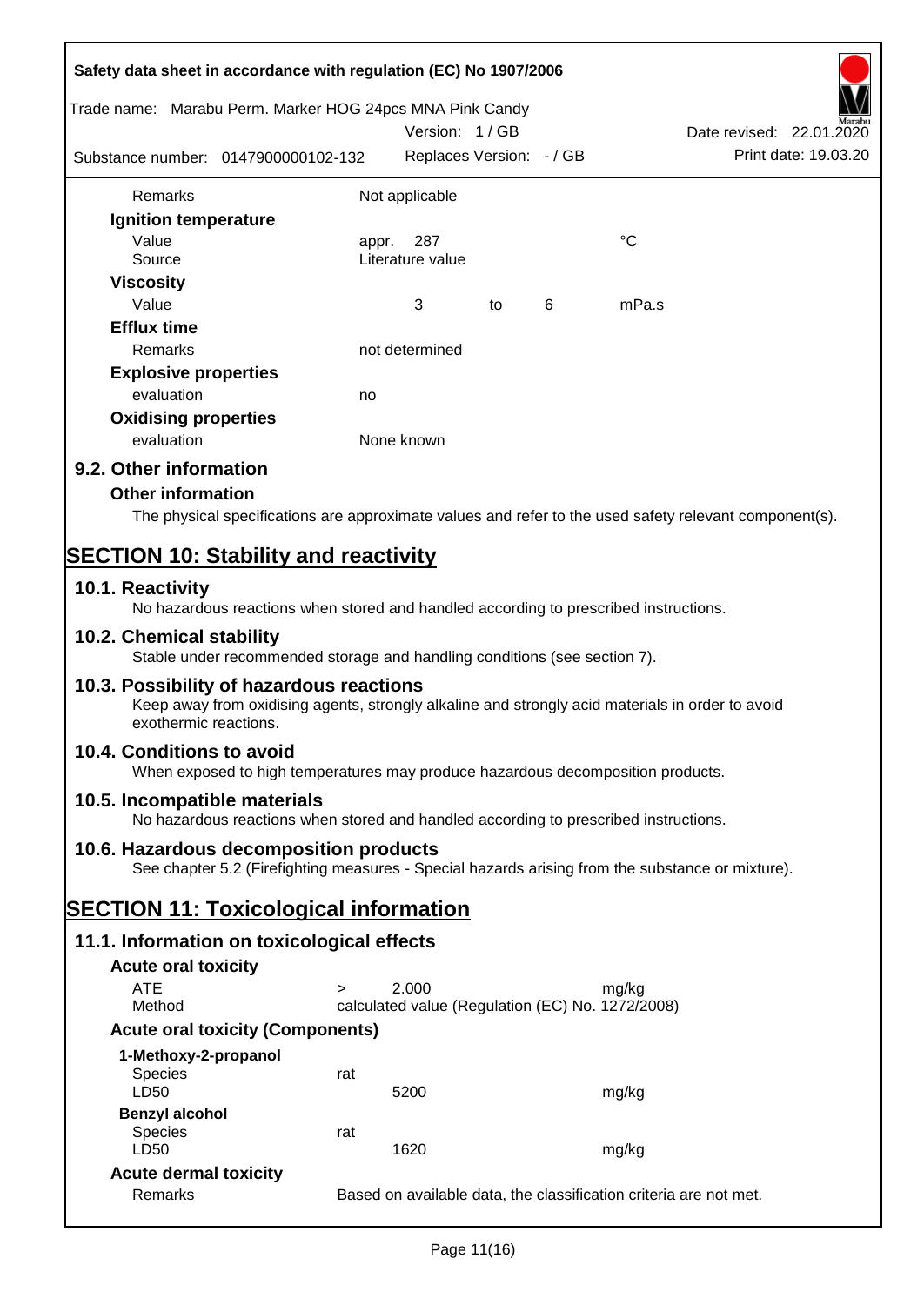| Trade name: Marabu Perm. Marker HOG 24pcs MNA Pink Candy<br>Substance number: 0147900000102-132                                                                                                            |                       |       | Version: 1/GB<br>Replaces Version: - / GB |                                                                   | Date revised: 22.01.2020<br>Print date: 19.03.20                                                      |
|------------------------------------------------------------------------------------------------------------------------------------------------------------------------------------------------------------|-----------------------|-------|-------------------------------------------|-------------------------------------------------------------------|-------------------------------------------------------------------------------------------------------|
| <b>Acute dermal toxicity (Components)</b>                                                                                                                                                                  |                       |       |                                           |                                                                   |                                                                                                       |
| 1-Methoxy-2-propanol                                                                                                                                                                                       |                       |       |                                           |                                                                   |                                                                                                       |
| <b>Species</b>                                                                                                                                                                                             | rabbit                |       |                                           |                                                                   |                                                                                                       |
| LD50                                                                                                                                                                                                       |                       | 14000 |                                           | mg/kg                                                             |                                                                                                       |
| <b>Acute inhalational toxicity</b>                                                                                                                                                                         |                       |       |                                           |                                                                   |                                                                                                       |
| <b>ATE</b>                                                                                                                                                                                                 | $\geq$                | 20    |                                           | mg/l                                                              |                                                                                                       |
| Administration/Form                                                                                                                                                                                        | Vapors                |       |                                           |                                                                   |                                                                                                       |
| Method                                                                                                                                                                                                     |                       |       |                                           | calculated value (Regulation (EC) No. 1272/2008)                  |                                                                                                       |
| Remarks                                                                                                                                                                                                    |                       |       |                                           | Based on available data, the classification criteria are not met. |                                                                                                       |
| <b>Acute inhalative toxicity (Components)</b>                                                                                                                                                              |                       |       |                                           |                                                                   |                                                                                                       |
| <b>Benzyl alcohol</b>                                                                                                                                                                                      |                       |       |                                           |                                                                   |                                                                                                       |
| Species                                                                                                                                                                                                    | rat                   |       |                                           |                                                                   |                                                                                                       |
| LD <sub>0</sub>                                                                                                                                                                                            |                       | 4,178 |                                           | mg/l                                                              |                                                                                                       |
| Duration of exposure                                                                                                                                                                                       |                       | 4     | h                                         |                                                                   |                                                                                                       |
| Administration/Form<br>Method                                                                                                                                                                              | Dust/Mist<br>OECD 403 |       |                                           |                                                                   |                                                                                                       |
|                                                                                                                                                                                                            |                       |       |                                           |                                                                   |                                                                                                       |
| <b>Benzyl alcohol</b>                                                                                                                                                                                      |                       |       |                                           |                                                                   |                                                                                                       |
| Species<br>LD50                                                                                                                                                                                            | rat<br>$\geq$         | 5     |                                           | mg/l                                                              |                                                                                                       |
| Duration of exposure                                                                                                                                                                                       |                       | 4     | h                                         |                                                                   |                                                                                                       |
| Administration/Form                                                                                                                                                                                        | Dust/Mist             |       |                                           |                                                                   |                                                                                                       |
| Method                                                                                                                                                                                                     | OECD 403              |       |                                           |                                                                   |                                                                                                       |
| <b>Skin corrosion/irritation</b>                                                                                                                                                                           |                       |       |                                           |                                                                   |                                                                                                       |
| Remarks                                                                                                                                                                                                    |                       |       |                                           | Based on available data, the classification criteria are not met. |                                                                                                       |
| Serious eye damage/irritation                                                                                                                                                                              |                       |       |                                           |                                                                   |                                                                                                       |
| evaluation                                                                                                                                                                                                 | irritant              |       |                                           |                                                                   |                                                                                                       |
| Remarks                                                                                                                                                                                                    |                       |       | The classification criteria are met.      |                                                                   |                                                                                                       |
| <b>Sensitization</b>                                                                                                                                                                                       |                       |       |                                           |                                                                   |                                                                                                       |
| Remarks                                                                                                                                                                                                    |                       |       |                                           | Based on available data, the classification criteria are not met. |                                                                                                       |
|                                                                                                                                                                                                            |                       |       |                                           |                                                                   |                                                                                                       |
| <b>Mutagenicity</b>                                                                                                                                                                                        |                       |       |                                           |                                                                   |                                                                                                       |
| Remarks                                                                                                                                                                                                    |                       |       |                                           | Based on available data, the classification criteria are not met. |                                                                                                       |
| <b>Reproductive toxicity</b>                                                                                                                                                                               |                       |       |                                           |                                                                   |                                                                                                       |
| Remarks                                                                                                                                                                                                    |                       |       |                                           | Based on available data, the classification criteria are not met. |                                                                                                       |
| Carcinogenicity                                                                                                                                                                                            |                       |       |                                           |                                                                   |                                                                                                       |
| Remarks                                                                                                                                                                                                    |                       |       |                                           | Based on available data, the classification criteria are not met. |                                                                                                       |
| <b>Specific Target Organ Toxicity (STOT)</b>                                                                                                                                                               |                       |       |                                           |                                                                   |                                                                                                       |
|                                                                                                                                                                                                            |                       |       |                                           |                                                                   |                                                                                                       |
| <b>Single exposure</b><br>Remarks                                                                                                                                                                          |                       |       | The classification criteria are met.      |                                                                   |                                                                                                       |
| evaluation                                                                                                                                                                                                 |                       |       | May cause drowsiness or dizziness.        |                                                                   |                                                                                                       |
|                                                                                                                                                                                                            |                       |       |                                           |                                                                   |                                                                                                       |
| <b>Repeated exposure</b><br>Remarks                                                                                                                                                                        |                       |       |                                           |                                                                   |                                                                                                       |
|                                                                                                                                                                                                            |                       |       |                                           | Based on available data, the classification criteria are not met. |                                                                                                       |
| <b>Aspiration hazard</b>                                                                                                                                                                                   |                       |       |                                           |                                                                   |                                                                                                       |
| Based on available data, the classification criteria are not met.                                                                                                                                          |                       |       |                                           |                                                                   |                                                                                                       |
| <b>Experience in practice</b>                                                                                                                                                                              |                       |       |                                           |                                                                   |                                                                                                       |
| Exposure to component solvents vapours concentration in excess of the stated occupational exposure<br>limit may result in adverse health effects such as mucous membrane and respiratory system irritation |                       |       |                                           |                                                                   | and adverse effects on kidney, liver and central nervous system. Symptoms and signs include headache, |

dizziness, fatigue, muscular weakness, drowsiness and in extreme cases, loss of consciousness. Solvents may cause some of the above effects by absorption through the skin. Repeated or prolonged contact with the mixture may cause removal of natural fat from the skin resulting in non-allergic contact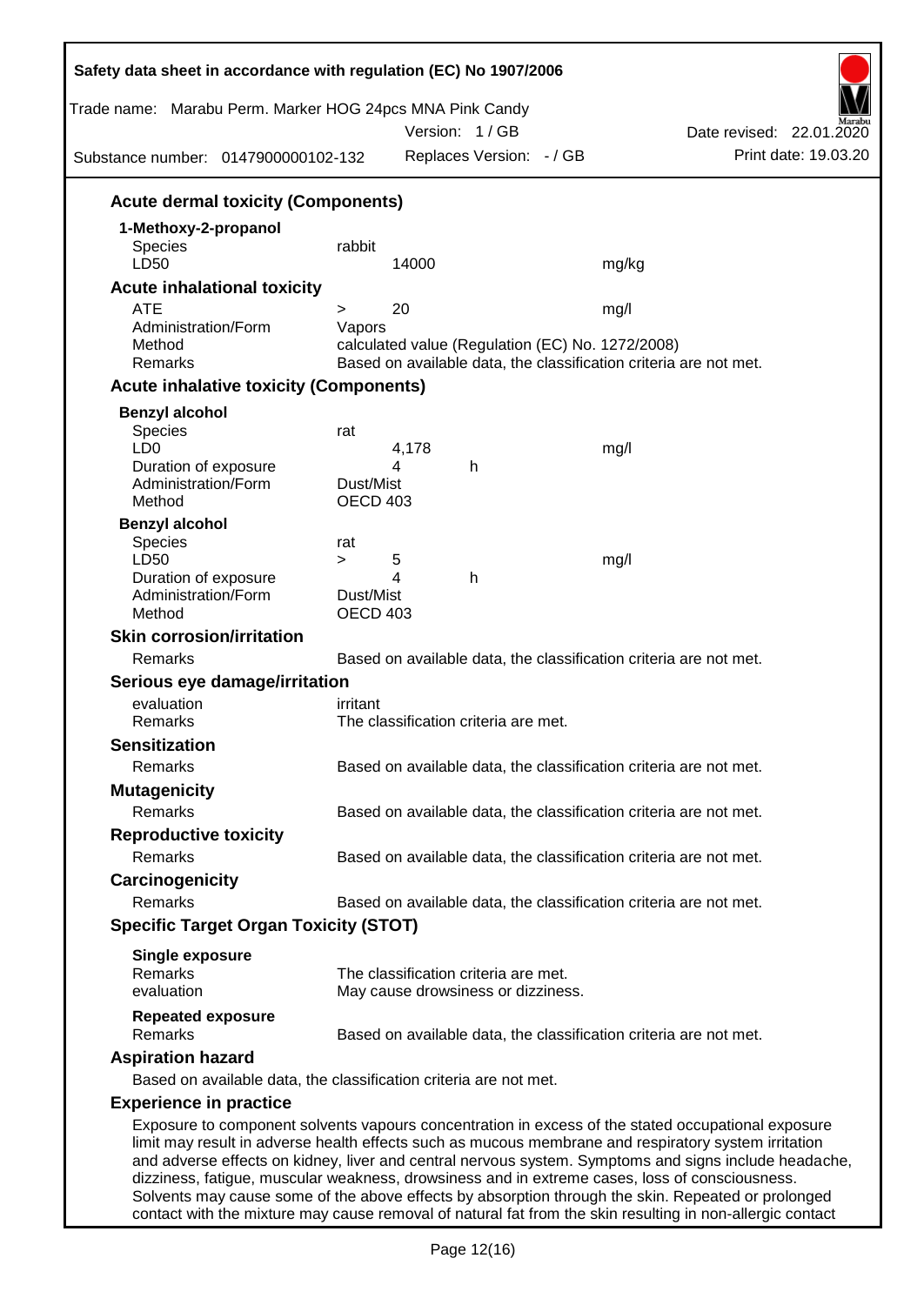| Trade name: Marabu Perm. Marker HOG 24pcs MNA Pink Candy               |                                                                                                                                                                                                                      |                            |                              |                                                    |                                                                                                                                                                                                                                                                                                                  |
|------------------------------------------------------------------------|----------------------------------------------------------------------------------------------------------------------------------------------------------------------------------------------------------------------|----------------------------|------------------------------|----------------------------------------------------|------------------------------------------------------------------------------------------------------------------------------------------------------------------------------------------------------------------------------------------------------------------------------------------------------------------|
|                                                                        |                                                                                                                                                                                                                      |                            | Version: 1/GB                |                                                    | Date revised: 22.01.2020                                                                                                                                                                                                                                                                                         |
| Substance number: 0147900000102-132                                    |                                                                                                                                                                                                                      |                            | Replaces Version: - / GB     |                                                    | Print date: 19.03.20                                                                                                                                                                                                                                                                                             |
|                                                                        | long-term exposure by oral, inhalation and dermal routes of exposure and eye contact.                                                                                                                                |                            |                              |                                                    | dermatitis and absorption through the skin. The liquid splashed in the eyes may cause irritation and<br>reversible damage. Ingestion may cause nausea, diarrhoea and vomiting. This takes into account, where<br>known, delayed and immediate effects and also chronic effects of components from short-term and |
| <b>Other information</b>                                               |                                                                                                                                                                                                                      |                            |                              |                                                    |                                                                                                                                                                                                                                                                                                                  |
|                                                                        | There are no data available on the mixture itself.<br>The mixture has been assessed following the additivity method of the CLP Regulation (EC) No<br>1272/2008 and classified for toxicological hazards accordingly. |                            |                              |                                                    |                                                                                                                                                                                                                                                                                                                  |
| <b>SECTION 12: Ecological information</b>                              |                                                                                                                                                                                                                      |                            |                              |                                                    |                                                                                                                                                                                                                                                                                                                  |
| 12.1. Toxicity                                                         |                                                                                                                                                                                                                      |                            |                              |                                                    |                                                                                                                                                                                                                                                                                                                  |
| <b>General information</b>                                             |                                                                                                                                                                                                                      |                            |                              |                                                    |                                                                                                                                                                                                                                                                                                                  |
|                                                                        | and is classified for eco-toxicological properties accordingly. See Sections 2 and 3 for details.                                                                                                                    |                            |                              |                                                    | There are no data available on the mixture itself. Do not allow to enter drains or water courses. The<br>mixture has been assessed following the summation method of the CLP Regulation (EC) No 1272/2008                                                                                                        |
| <b>Fish toxicity (Components)</b>                                      |                                                                                                                                                                                                                      |                            |                              |                                                    |                                                                                                                                                                                                                                                                                                                  |
| 1-Methoxy-2-propanol<br>Species<br>LC <sub>0</sub>                     | $\geq$                                                                                                                                                                                                               | 4600                       | golden orfe (Leuciscus idus) | mg/l                                               |                                                                                                                                                                                                                                                                                                                  |
| Duration of exposure                                                   |                                                                                                                                                                                                                      | 96                         | h                            |                                                    |                                                                                                                                                                                                                                                                                                                  |
| <b>Daphnia toxicity (Components)</b>                                   |                                                                                                                                                                                                                      |                            |                              |                                                    |                                                                                                                                                                                                                                                                                                                  |
| 1-Methoxy-2-propanol<br>Species<br><b>EC50</b>                         |                                                                                                                                                                                                                      | Daphnia magna<br>23300     |                              | mg/l                                               |                                                                                                                                                                                                                                                                                                                  |
| Duration of exposure                                                   |                                                                                                                                                                                                                      | 48                         | $\mathsf{h}$                 |                                                    |                                                                                                                                                                                                                                                                                                                  |
| <b>Algae toxicity (Components)</b>                                     |                                                                                                                                                                                                                      |                            |                              |                                                    |                                                                                                                                                                                                                                                                                                                  |
| 1-Methoxy-2-propanol<br>Species<br><b>EC50</b><br>Duration of exposure | >                                                                                                                                                                                                                    | Desmodesmus<br>1000<br>168 | h                            | mg/l                                               |                                                                                                                                                                                                                                                                                                                  |
| <b>Bacteria toxicity (Components)</b>                                  |                                                                                                                                                                                                                      |                            |                              |                                                    |                                                                                                                                                                                                                                                                                                                  |
|                                                                        |                                                                                                                                                                                                                      |                            |                              |                                                    |                                                                                                                                                                                                                                                                                                                  |
| 1-Methoxy-2-propanol<br><b>Species</b><br><b>EC50</b>                  | $\geq$                                                                                                                                                                                                               | activated sludge<br>1000   |                              | mg/l                                               |                                                                                                                                                                                                                                                                                                                  |
| 12.2. Persistence and degradability                                    |                                                                                                                                                                                                                      |                            |                              |                                                    |                                                                                                                                                                                                                                                                                                                  |
| <b>General information</b>                                             |                                                                                                                                                                                                                      |                            |                              |                                                    |                                                                                                                                                                                                                                                                                                                  |
| No data available                                                      |                                                                                                                                                                                                                      |                            |                              |                                                    |                                                                                                                                                                                                                                                                                                                  |
| <b>Biodegradability (Components)</b>                                   |                                                                                                                                                                                                                      |                            |                              |                                                    |                                                                                                                                                                                                                                                                                                                  |
| 1-Methoxy-2-propanol<br>Value                                          |                                                                                                                                                                                                                      | 90                         |                              | %                                                  |                                                                                                                                                                                                                                                                                                                  |
| Duration of test<br>evaluation<br>Method                               | <b>OECD 301 F</b>                                                                                                                                                                                                    | 28                         | d                            | Readily biodegradable (according to OECD criteria) |                                                                                                                                                                                                                                                                                                                  |
| 12.3. Bioaccumulative potential                                        |                                                                                                                                                                                                                      |                            |                              |                                                    |                                                                                                                                                                                                                                                                                                                  |
| <b>General information</b>                                             |                                                                                                                                                                                                                      |                            |                              |                                                    |                                                                                                                                                                                                                                                                                                                  |
|                                                                        | There are no data available on the mixture itself.                                                                                                                                                                   |                            |                              |                                                    |                                                                                                                                                                                                                                                                                                                  |
|                                                                        | <b>Partition coefficient: n-octanol/water</b>                                                                                                                                                                        |                            |                              |                                                    |                                                                                                                                                                                                                                                                                                                  |
| Remarks                                                                |                                                                                                                                                                                                                      | Not applicable             |                              |                                                    |                                                                                                                                                                                                                                                                                                                  |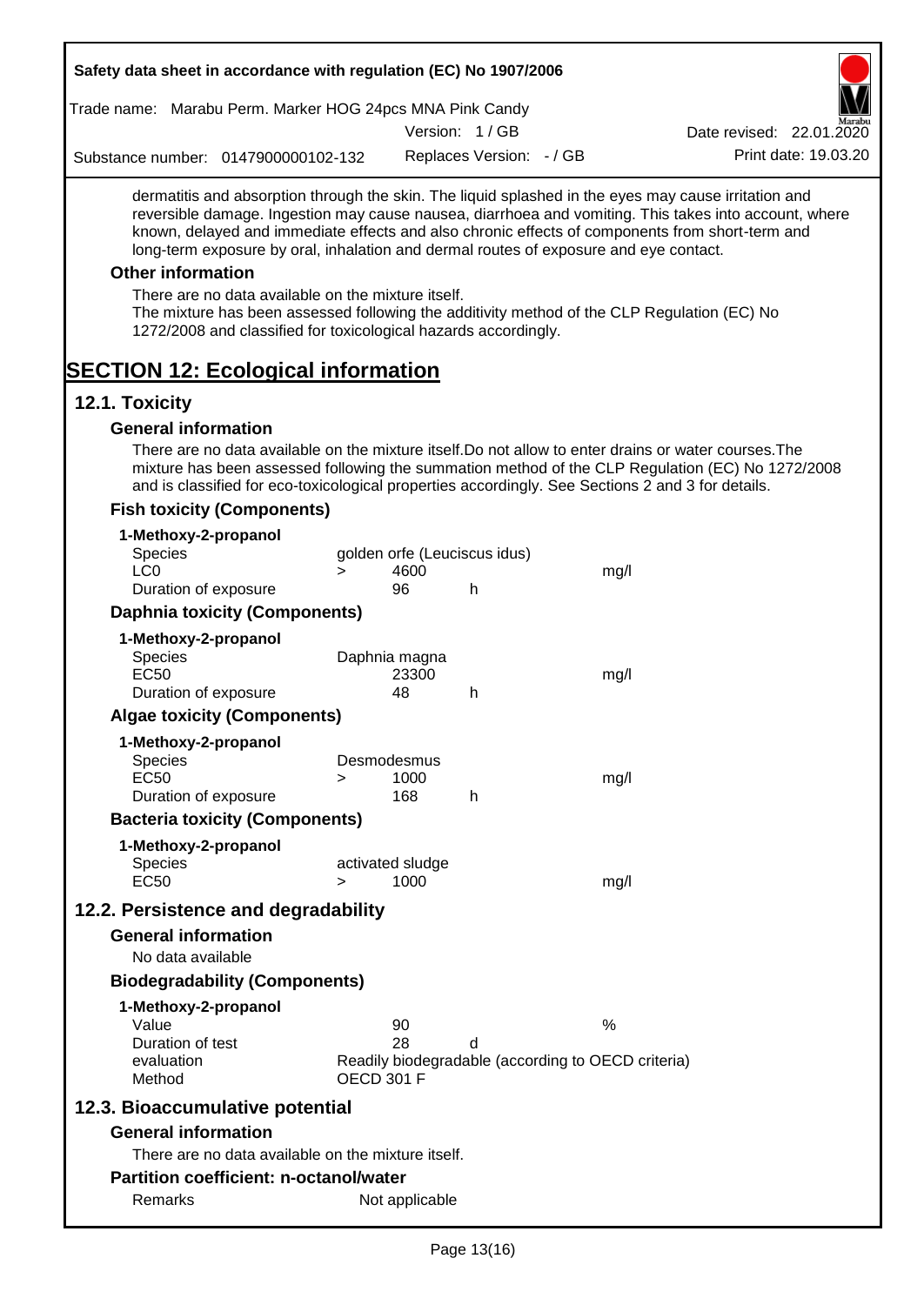Trade name: Marabu Perm. Marker HOG 24pcs MNA Pink Candy

Version: 1 / GB

Substance number: 0147900000102-132 Replaces Version:  $-$  / GB Print date: 19.03.20



#### **General information**

There are no data available on the mixture itself.

## **12.5. Results of PBT and vPvB assessment**

#### **General information**

There are no data available on the mixture itself.

#### **12.6. Other adverse effects**

#### **General information**

There are no data available on the mixture itself.

# **SECTION 13: Disposal considerations**

## **13.1. Waste treatment methods**

#### **Disposal recommendations for the product**

Do not allow to enter drains or water courses. Wastes and emptied containers should be classified in accordance with relevant national regulation. The European Waste Catalogue classification of this product, when disposed of as waste is EWC waste code 08 03 12\* waste ink containing dangerous substances If this product is mixed with other wastes, the original waste product code may no longer apply and the appropriate code should be assigned. For further information contact your local waste authority.

#### **Disposal recommendations for packaging**

Using information provided in this safety data sheet, advice should be obtained from the relevant waste authority on the classification of empty containers. Empty containers must be scrapped or reconditioned.

Not emptied containers are hazardous waste (waste code number 150110).

# **SECTION 14: Transport information**

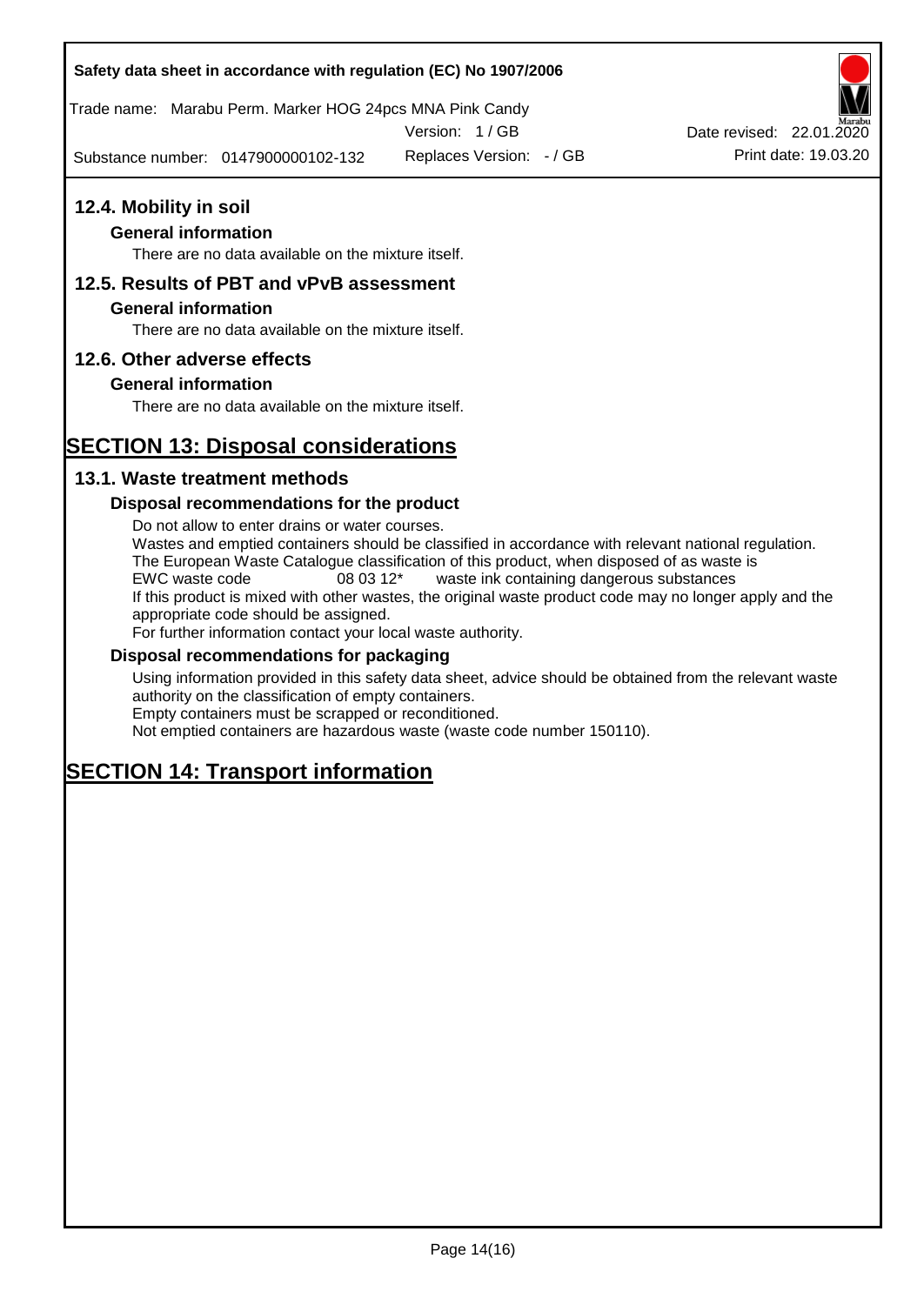## Trade name: Marabu Perm. Marker HOG 24pcs MNA Pink Candy

Version: 1 / GB



Replaces Version:  $-$  / GB Print date: 19.03.20 Date revised: 22.01.2020

Substance number: 0147900000102-132

|                                     | <b>Land transport ADR/RID</b> | <b>Marine transport</b><br><b>IMDG/GGVSee</b> | Air transport<br><b>ICAO/IATA</b> |
|-------------------------------------|-------------------------------|-----------------------------------------------|-----------------------------------|
| Tunnel restriction code             | D/E                           |                                               |                                   |
| 14.1. UN number                     | 1263                          | 1263                                          | 1263                              |
| 14.2. UN proper shipping name       | <b>PAINT</b>                  | <b>PAINT</b>                                  | <b>PAINT</b>                      |
| 14.3. Transport hazard<br>class(es) | 3                             | 3                                             | 3                                 |
| Label                               |                               |                                               |                                   |
| 14.4. Packing group                 | Ш                             | Ш                                             | Ш                                 |
| Special provision                   | 640E                          |                                               |                                   |
| <b>Limited Quantity</b>             | 51                            |                                               |                                   |
| Transport category                  | 3                             |                                               |                                   |
| 14.5. Environmental hazards         |                               | no                                            |                                   |

## **Information for all modes of transport**

**14.6. Special precautions for user**

Transport within the user's premises:

Always transport in closed containers that are upright and secure.

Ensure that persons transporting the product know what to do in the event of an accident or spillage.

## **Other information**

**14.7. Transport in bulk according to Annex II of Marpol and the IBC Code** no

# **SECTION 15: Regulatory information**

## **15.1. Safety, health and environmental regulations/legislation specific for the substance or mixture**

## **VOC**

VOC (EU) 75 %

**Other information**

The product does not contain substances of very high concern (SVHC).

## **15.2. Chemical safety assessment**

For this preparation a chemical safety assessment has not been carried out.

# **SECTION 16: Other information**

**Hazard statements listed in Chapter 3**